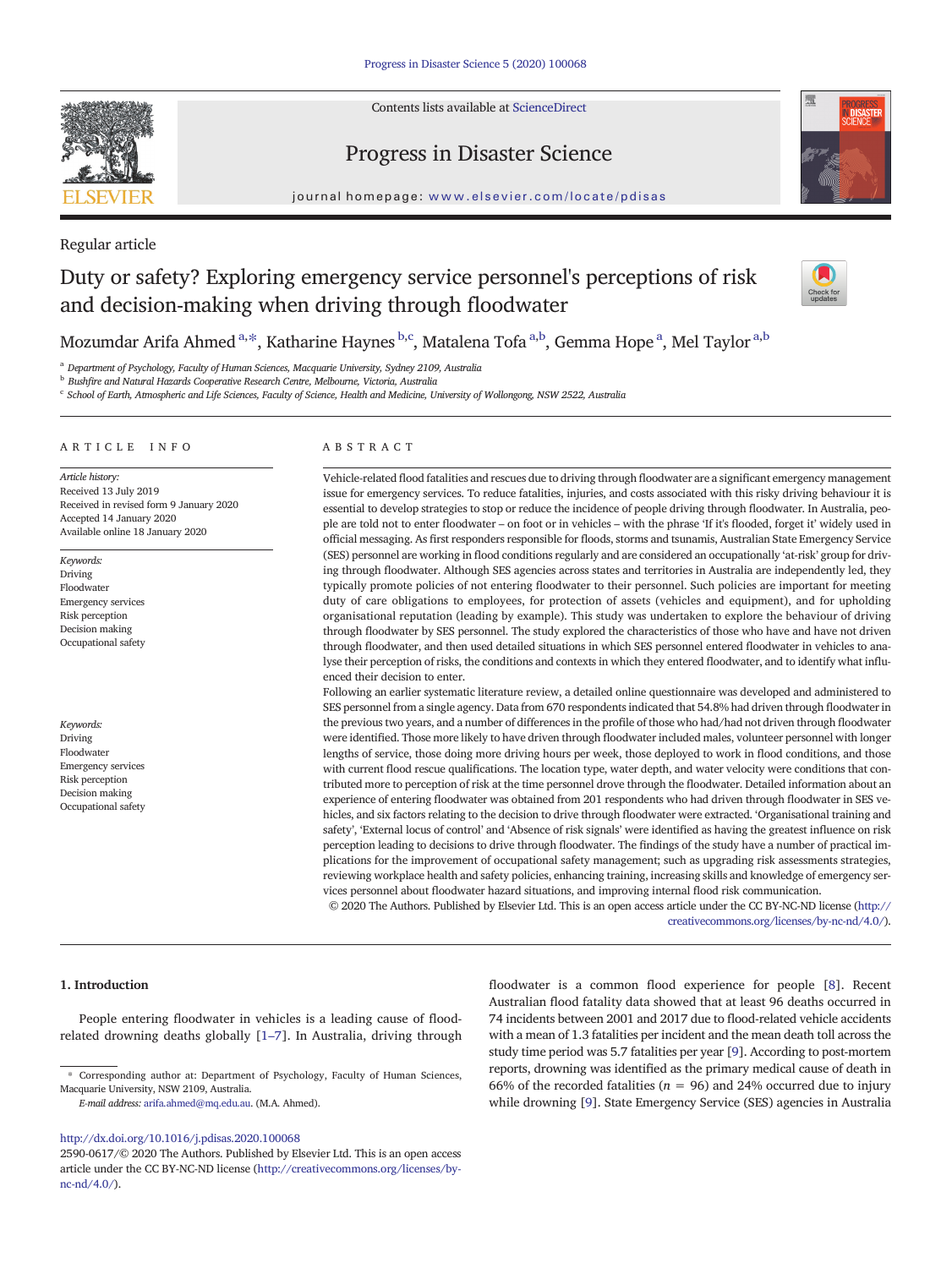devote significant time and money to rescuing people who have intentionally driven through floodwater in vehicles each year. One research study [[10\]](#page-12-0) conducted following flash floods in the Hunter Valley (120 km north of Sydney) on 8–9th June 2007 reported that, of the 36 rescues in the SES dataset, 13 (36%) were rescuing people from vehicles. Information sourced from the NSW SES website to the end of September 2016 indicates that nearly 550 flood rescues have been performed by NSW SES in 2016 alone [[11\]](#page-12-0). During the flooding of June 2016, NSW SES performed 300 flood rescues, approximately a third of which involved rescuing people from flooded vehicles [\[11](#page-12-0)]. It is a significant emergency management challenge for SES personnel to perform potentially life-threatening and costly rescue operations for vehicle-related incidents during floods each year, and for SES agencies to communicate the dangers to the public to reduce the incidence of this risky driving behaviour.

Generally, the nature of SES personnel's work in flood and storm contexts demands that they make quick and safe decisions under time pressure and changing conditions. This places them among the top of those professions who work in natural hazard-related emergency settings, in terms of balancing their own safety with their duty. Working in hazardous situations with vehicles in flood conditions engages these emergency workers in a potentially complex combination of risk scenarios. They must arrive quickly at the emergency scene, at any time of the day or night. Incidents may be located in remote and difficult to access areas (mountainous or hilly areas, bridge or river crossings with rapid, rising floodwater), with changing and sometimes extremely difficult weather conditions (heavy rain and wind), and with unknown road conditions (road grade, road pavement integrity, or road alignment under water). A recent study in Australia [\[12](#page-12-0)] explored the lived experience of emergency service workers who undertake flood rescues of those who have driven into floodwater. This interviewbased study identified four challenges: involvement of untrained personnel; varying information provided by emergency telephone operators; behaviour of drivers complicating the rescue; and people sightseeing floods or flood rescues or ignoring closed roads providing rescuers with sources of distraction and frustration.

In general SES agencies rely on safety management practices and interventions to encourage their personnel to avoid floodwater risks, yet there is no evidence available to know whether personnel adhere to these influences or if they are obliged to follow these safety policies as part of their role. SES in the state of Victoria (VICSES) has recently developed operational doctrine to support personnel in assessing and managing the risk associated with encountering floodwater in VICSES vehicles [[13](#page-12-0)]. In addition, in revising its values, VICSES members agreed to incorporate 'Safety Drives Our Decisions' to reflect the importance of safety to the organisation, and this was rated as one of the highest of their five organisational values [\[14\]](#page-12-0). Still it is important to acknowledge that because of the service they provide, the organisation may never be able to create a regulation to reduce risk to zero and stop its personnel from ever driving through floodwater. However, this issue needs to be addressed as a matter of priority, as it relates to occupational health and safety risks for this emergency service group. To reduce the costs of physical damage to vehicles and other assets, to protect personnel's lives, there is an urgent need to understand the real experiences of SES personnel who have encountered and driven through floodwater and the decisions that directed their actions. Thus, the aims of the current study are to explore SES personnel's experiences of driving through floodwater in SES vehicles; to see the differences between those who had driven through and who did not, to explore their perception of risks of a recalled incident of driving through floodwater, to identify what influenced their decision-making to drive through, and to test whether there is an association between their perceived level of risks and decisionmaking factors.

#### 1.1. Vehicle-related flood fatality research

Consideration of flood fatality research literature is important for helping to understand the circumstances in cases where driving through floodwater has been deadly. It also enables us to compare the circumstances in which our SES personnel cohort had driven through floodwater.

International flood fatality research involving vehicles suggests that incorrect assessment of flood conditions [\[3,15](#page-12-0)] and underestimating risks [\[3,16](#page-12-0),[60\]](#page-13-0) leads drivers to make inaccurate decisions which can lead to fatal incidents. Flood conditions are typically described in research using the following categories: floodwater characteristics (water flow and depth), roadway characteristics (location, road type, crossing type), vehicle characteristics (vehicle type and operation, e.g. four-wheel drive (4WD)) and environmental circumstances (weather, lighting). Floodwater characteristics such as depth and flow are primary influencers of vehicle (in)stability, and have been described in recent research [\[17\]](#page-12-0). Research on vehicle stability in floodwater describes a three-phase process; of floating, sinking and submersion [\[18](#page-12-0)]. Research has demonstrated that the floating phase may last only 30 to 120 s, followed by the sinking phase, which is typically completed within 2 to 4 min of contact with the water [\[18,19](#page-12-0)]. Research into the dynamics of vehicles in floodwater has found that in fast-flowing floodwater of 3 m per second or greater, it can take just 15 cm of floodwater for a small vehicle to become unstable, and only 30 cm for four-wheel drive (4WDs) vehicles [[20\]](#page-12-0). Vehicles may enter floodwater upright, or roll due to rapid flow [[20](#page-12-0)].

The risks associated with driving through floodwater may also be determined by the characteristics of the location [\[3,16](#page-12-0)] and roadway characteristics such as road structure type; roadway side barriers; road side topography; downstream depths adjacent to the roadway; signage; warning systems; lighting; road pavement; road alignment; road grade; speed restrictions; traffic volume, presence of road side markers and curb and guttering [\[21](#page-12-0)]. Vehicle characteristics like vehicle size, type, or operational drive control may also give drivers confidence in their ability which may minimise the sense of risk [\[22](#page-12-0)].

One recent study [[9](#page-12-0)] rigorously explored the circumstances of recent vehicle-related deaths in Australia, to help understand the flood conditions associated with vehicle-related flood fatalities. This research reported that the shallowest water depth responsible for one fatal incident was only 20 cm. Almost two thirds of fatalities (63%) included reports of very fast flowing and rapidly rising floodwater, and most victims (87%) were attempting to cross creeks, low bridges or causeways. Much smaller proportions (4%) occurred at a ford or weir, or on a normal stretch of (flooded) road. Regarding the environmental conditions, the largest proportion of fatalities occurred in the evening and night when it was dark (50%) and in the incidents that occurred at night, all reported an absence of adequate street lighting.

## 1.2. Concepts from theories

To understand the behaviour and underlying decision-making processes of driving through floodwater by emergency services in occupational situations, the present study developed a conceptual framework based on psychological theories. To address the behavioural and cognitive thinking aspects, the study adopted concepts from two theories to help understand behaviour, which had not been applied previously in driving through floodwater research. These theories are the Recognition Primed Decision-Making Model (RPD) and the Extended Parallel Process Model (EPPM).

#### 1.2.1. The Recognition Primed Decision-Making Model (RPD)

Naturalistic decision-making research has shown that experienced people under pressure in complex situations do not generally use the classical approach to decision-making [[23](#page-12-0)]. Under these circumstances, people tend to operate in a manner depicted by the recognition-primed decision (RPD) model [[61\]](#page-13-0). RPD model development evolved from field observations and interviews with fire fighters, neonatal intensive care nurses, surgeons, weather forecasters, military field commanders and pilots. Thus, the context for the research was situations that are circumstancedependent and may be subject to rapid change which appears to be a good fit with emergency workers' situations in natural hazard events. As described by Klein et al. [[\[24\]](#page-12-0)], the process involves a decision-maker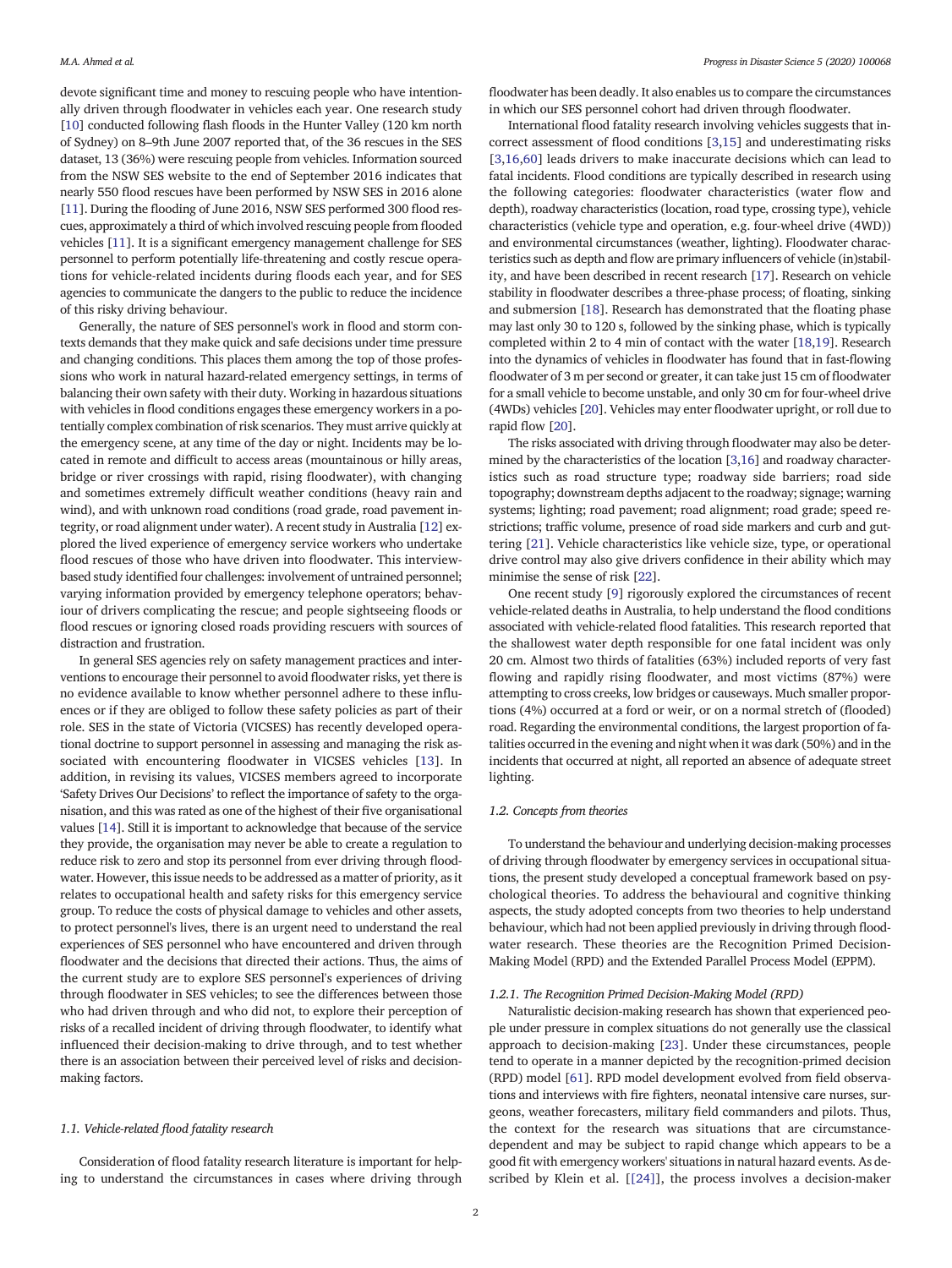noticing situation-generated cues, recognising patterns formed by the cues (based on experience), focussing on a potential solution or 'action script,' and imagining potential outcomes of action implementation. The latter involves experience again in the form of the decision-maker's mental model of the overall operations. If the imagined outcome is 'good enough,' then the action is implemented. In short, the RPD process highlights three simple steps: experiencing the situation, analysing the situation, and implementing the decision.

The current study utilised the RPD model approach to help conceptualise the decision-making process for emergency service personnel in flood situations. In these situations, they need to form a risk assessment based on synthesis of a number of contextual and conditional components.

### 1.2.2. The Extended Parallel Process Model (EPPM)

EPPM is one of the major theories within the domain of psychological research on health behaviour. Research using EPPM covers a large number of health-related topics such as drug abuse [\[25](#page-12-0)], but EPPM has also been used in vehicle-related behaviour, e.g. driver safety [\[26\]](#page-12-0) and driver fatigue [[27\]](#page-12-0). However, studies applying EPPM to natural hazards situations have not been identified to date. The EPPM posits that when presented with a risk message, individuals engage in the following outcomes via two appraisal processes: danger control process and fear control process [[28](#page-12-0)]:

- Outcome I: Danger Control—People take protective action against the threat.
- Outcome II: Fear Control—People in denial about threat react against it.
- Outcome III: Lesser Amount of Danger Control—People take some protective action, but are not motivated to do much.
- Outcome IV: No Response—People do not consider the threat to be real or relevant to them, or are often not even aware of the threat.

### 1.2.3. Psychological research applied to driving though floodwaters

Previous research has provided a body of emerging evidence of the psychological factors that influence individuals' decisions to drive through floodwater [\[29,30](#page-12-0)[,62\]](#page-13-0) including past experience, attitudes, social pressure, self-efficacy beliefs, and risk perceptions. Regarding the latter, the severity of the risk has been shown to have an effect on reducing drivers' willingness to enter floodwater [\[30](#page-12-0)].

Building on this previous research, Hamilton and colleagues have recently conducted a series of studies using qualitative, mixed method, and experimental designs to better understand the influences on individuals' beliefs and intentions to drive, and avoid driving, through floodwater [[31](#page-12-0)–34]. It is important to understand the differences in beliefs guiding behavioural alternatives (i.e. intentionally driving through, or avoiding driving through, floodwater) as there is research to suggest that performing and not performing a given behaviour are not conceptual opposites. Different motivational pathways may operate in guiding individuals' decisions to engage (or avoid engaging) in an action or behaviour [\[35\]](#page-12-0). Findings from two qualitative studies [\[32,34\]](#page-12-0) investigating the beliefs influencing drivers' decisions to drive and avoid driving through floodwaters are presented below.

In a study exploring driver decisions through the lived experience, Hamilton, Peden, Keech & Hagger [\[32](#page-12-0)] identified four overarching themes that emerged from drivers' descriptions of factors that influenced their decision to drive into floodwaters. These were past experience, individual factors, the social and environmental context, and self-efficacy judgements. In a second study investigating the psychological influences underpinning decisions to avoid driving through floodwater, Hamilton et al. [[34\]](#page-12-0) identified three overarching themes. Based on the Theory of Planned Behaviour (TPB) belief-based framework, drivers' descriptions of factors that influenced their decision to avoid driving through floodwaters were linked to their behavioural beliefs, e.g. safety first and foremost, their normative beliefs, e.g. think of the rescuers, and their control beliefs, e.g. that the destination wasn't that important.

## 1.3. Conceptual framework for the current study

Supported by the previous research findings and theories just outlined, the present study uses the following conceptual framework as a model for the decision-making process of driving through floodwater for this emergency service occupational group [\(Fig. 1](#page-3-0)).

Similar to the RPD process, the model [\(Fig. 1](#page-3-0)) proposes the steps of decision-making including: experiencing the situation, analysing the situation, mental simulation of action, and implementing the decision into behaviour. Supported by findings from previous review papers [[1,36\]](#page-12-0) the model proposes risk perception as the core aspect of the decision-making process to take the decision to drive through floodwater.

The model features perception of risk determined by two components: risk assessment factors and influences on decision-making. Risk assessment informs risk perception through evaluating the physical characteristics of the context and the environment, and a number of socio-cognitive factors influence decision-making to guide risk processing and inform risk perception. After initial mental simulation of the action, the final steps of the decision-making process include two processes from the EPPM model: protection motivation (danger control process), and defensive motivation (fear control). The outcome of these two processes leads into the final decision being formed, which is then implemented into behaviour.

#### 2. Methods

## 2.1. Study design and procedure

The study was administered using the online platform Survey Monkey. The Macquarie University Human Research Ethics Committee granted ethical approval for this study on 12th September 2017 (Reference number: 5201700133). Participation was voluntary, with all participants ensured confidentiality and anonymity of responses prior to commencing. Participants were recruited via an email from the SES Deputy Commissioner endorsing the study, which was sent to all personnel. This email was distributed when the study opened on the 16th July 2018 and a reminder email was sent one week prior to the study closing date, which was the 13th of August 2018.

## 2.2. Participants

A non-random convenience sample of SES personnel ( $N = 670$ ) was recruited via email. The average age range of the respondents was 45–54 years. The majority of respondents (77.1%,  $n = 517$ ) were over 35 years of age, with just over two thirds being male (67.9%,  $n = 455$ ). Volunteer personnel made up the majority of the sample (89.1%,  $n = 597$ ), and most (80.6%,  $n = 540$ ) had held a full driving licence for >10 years. The majority (91.5%,  $n = 184$ ,) had experience of deployment to local flood events. Almost three quarters (73.1%,  $n = 490$ ) had received flood rescue training to a minimal level of qualification. Participants had received a range of other relevant training experience with over three quarters (78.1%,  $n = 157$ ) receiving general operational driver training and just under half (48.8%,  $n = 98$ ) receiving four-wheel drive vehicle training.

## 2.3. Measures

The behaviour of interest in this study is the act of driving through floodwater by SES personnel driving an SES vehicle, i.e. the person in command of the vehicle. The term floodwater was defined based on a definition provided by the Australian Government Department of Geoscience Australia [[63\]](#page-13-0): "an overflowing of water onto land that is normally dry and is not limited to roads". This study employed a more driving- and road-specific definition that was agreed in consultation with SES project officers before the study so that it would be relevant to personnel.

Participants received the definition of floodwater in the following way. "Currently, there is no clear definition of floodwater. For the purposes of this survey, we will define floodwater as an environment with: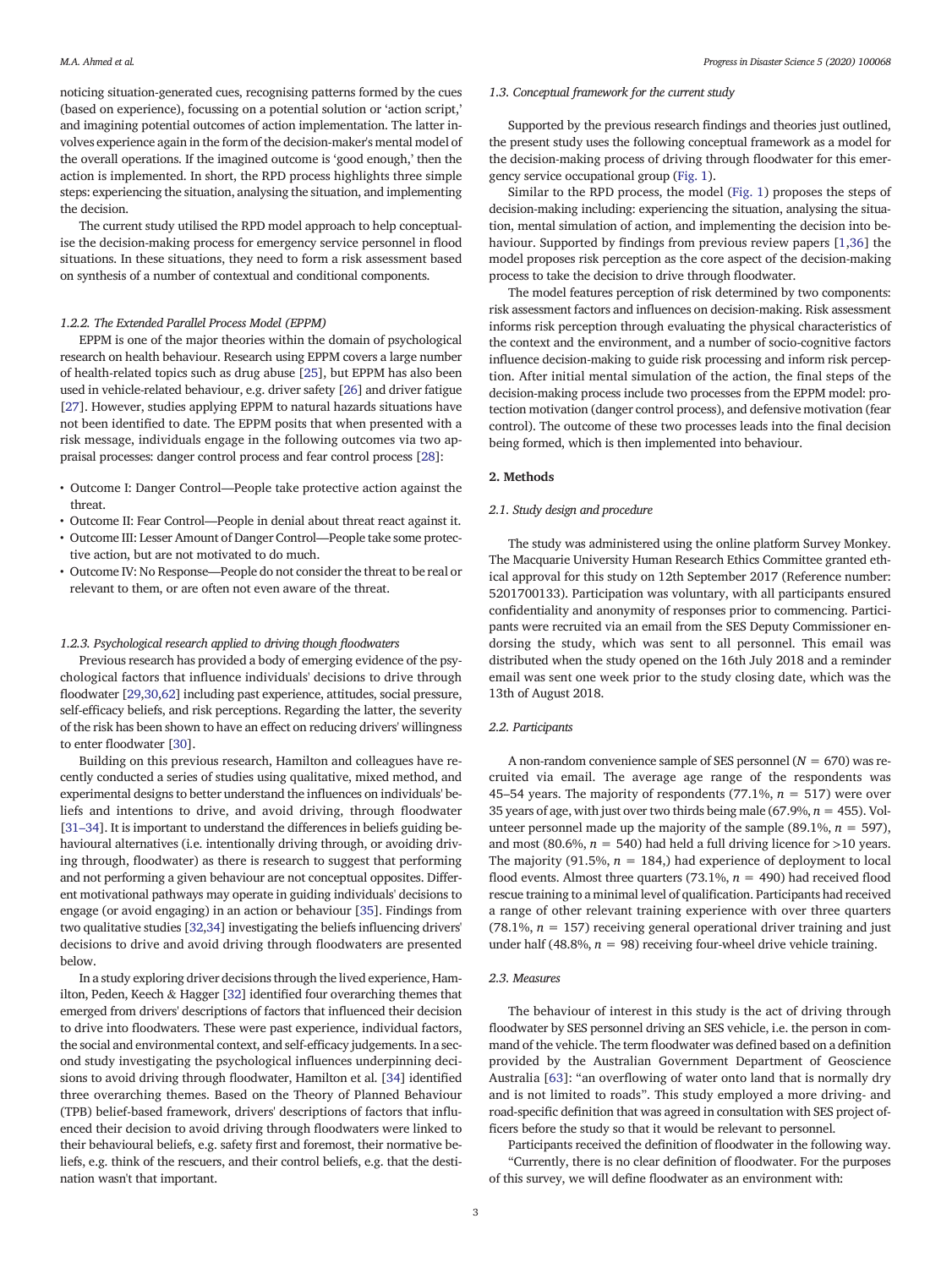<span id="page-3-0"></span>

Fig. 1. Conceptual decision-making model of driving through floodwater for emergency service personnel.

- 1. Water across the road surface.
- 2. Little to no visibility of the road surface markings under the water (i.e., uncertain of road quality/integrity and possibly depth).
- 3. Water on normally dry land flowing or still

Based on the floodwater definition above…"

After this definition was presented, participants were asked three questions; How many times they had driven through floodwater in the last two years in an SES vehicle - as a driver, how many times they had been driven through floodwater in an SES vehicle - as a passenger, and how many times they had driven through floodwater in their own private vehicles - as a driver (responses were Never, 1–2 times, 3–6 times, >6 times). Then the respondents were asked "Can you recall an event in which you drove (or were driven) through floodwater in an SES vehicle - ideally the most memorable occasion in the last few years?". The objective was to explore their experiences of entering floodwater in SES vehicles.

#### 2.3.1. Exploratory variables

In addition to a range of demographic variables, the questionnaire included the following contextual variables, linked to the specific incident of driving through floodwater that they had recalled, to measure risk assessment factors, decision-making influences, and level of perceived risk associated with the recalled incident of driving through floodwater.

2.3.1.1. Key factors of risk assessment. To measure the key factors of risk assessment the following variable categories were included in this study:

2.3.1.2. Spatial characteristics. Previous research on flood fatalities in Australia has focused on geographical locations [[8,10,37](#page-12-0)–39], road characteristics [\[21](#page-12-0)], residential location of drowning victim, and the remoteness of the incidents [[39\]](#page-12-0) as important factors for flood fatalities. The present study included location type (urban, suburban, regional, rural and remote); road type (major, minor/suburban, sealed, unsealed, causeway) and type of crossing (a low-water crossing, bridge, or causeway, a ford or weir, a normal stretch of road) as spatial variables to explore how these variables influenced the decisions taken.

2.3.1.3. Environmental characteristics. Environmental components, such as time of day, lighting conditions, and weather have been found to influence both the cognitive process of floodwater hazard identification on roads and decision-making [[16\]](#page-12-0). It has been hypothesised that drivers at night/in dark conditions are either not able to see flooded roads and possibly enter floodwater by accident [[5](#page-12-0)], or they are not able to assess the depth and velocity of water due to poor visibility [[16\]](#page-12-0). To identify the environmental variables in this study, time of day (lighting conditions (daylight, dark daylight, dawn/dusk, night with streetlight, night with no streetlight)) and weather conditions (clear, overcast, light rain, steady rain, heavy rain) were assessed.

2.3.1.4. Floodwater characteristics during incident. Previous studies have found that water characteristics such as water depth, water flow, and presence of debris or mud have significant influence on driver's decision making to enter floodwater. Floodwaters can submerge vehicles or sweep them away. Motorists may enter floodwaters unexpectedly [[15\]](#page-12-0) or find themselves in circumstances where floodwaters rise around their vehicle [\[40](#page-12-0)]. In the present study, the variable water depth at the time of the driving incident was measured using a 6-point categorical scale grouped as A. "Less than 15 cm", B. "15 cm to 30 cm", C. "30 cm to 45 cm", D. "45 cm to 60 cm", E. "60 cm to 95 cm", and F. "Greater than 95 cm". To reduce inconsistency in their estimations of the depth of each category level, participants were provided with an image as a reference with the instruction that 'water heights are shown against a sedan - to help estimate the depth' [\(Fig. 2](#page-4-0)). The present study also included water flow as a variable to understand the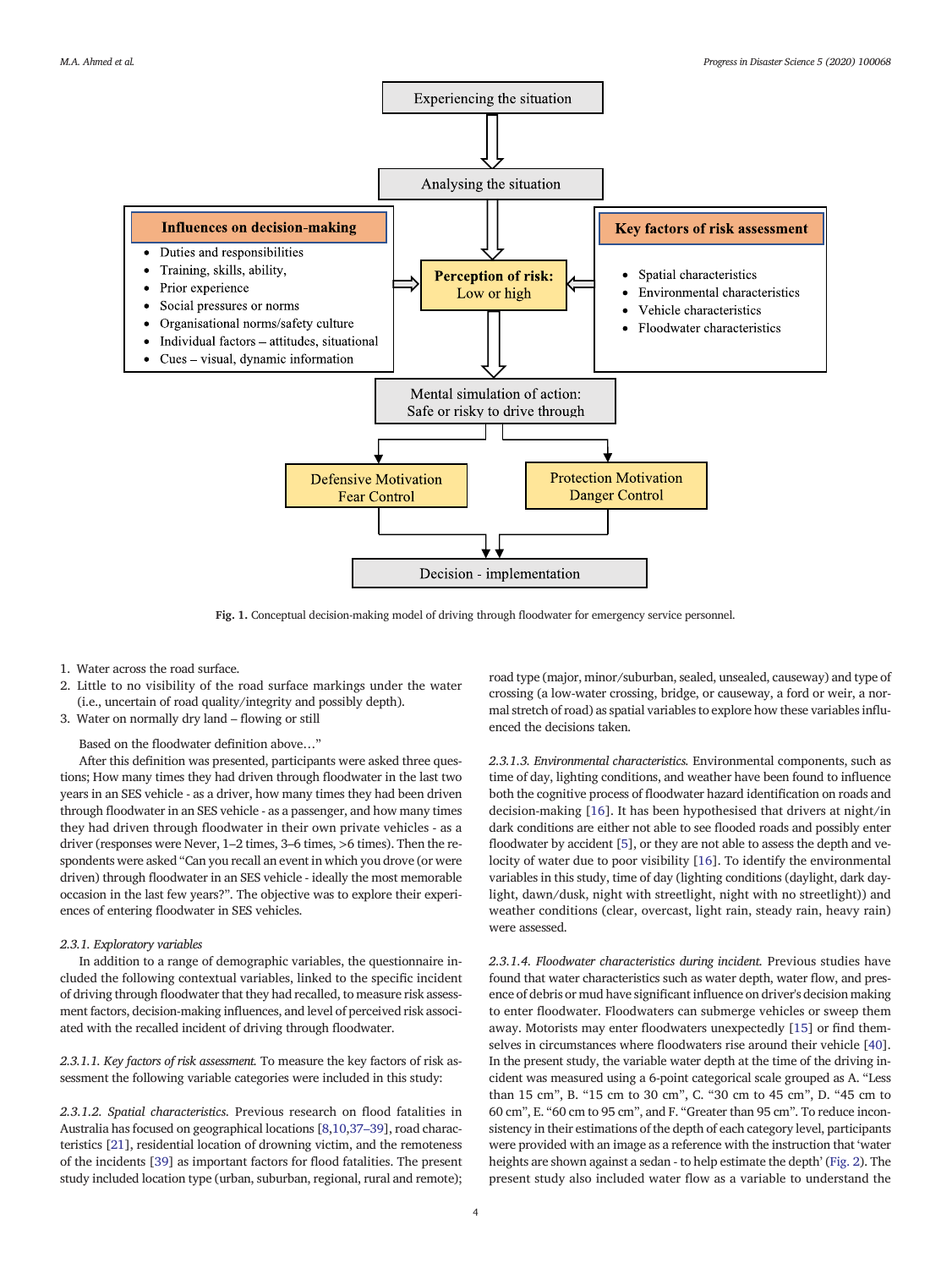<span id="page-4-0"></span>

Fig. 2. Image provided in the survey as a reference for depth of water driven through.

characteristics of water in drivers' decision-making (still, slow, medium/ moderate, rapid/swift flow).

2.3.1.5. Vehicle characteristics. Research in Australia which explored the types of vehicles driven through floodwater, found that they varied considerably in size and type [[22\]](#page-12-0). In a study [\[39\]](#page-12-0), rates of non-aquatic transport flood related drownings per 100,000 registered vehicles were calculated using Australian vehicle registration data. The vehicle types used in that study [\[39](#page-12-0)] were - passenger vehicles (car, four-wheel drives (4WD)), light commercial vehicles (utilities), rigid trucks (heavy vehicles, machinery) and motorcycles (motorbikes, All Terrain Vehicles (ATVs)). For emergency response in operational situations, SES is well equipped with vehicles suited to their work. However, SES personnel also drive work passenger vehicles, as well as their own private vehicles in the context of their work, e.g. in day to day situations, travelling to/from duty and deployments. In consultation with SES, the study included vehicle types representative of all SES vehicles, e.g. medium/heavy truck, light truck/dual cab, passenger vehicle, and other types of SES vehicles (SUV, Ute etc.). Vehicle operation (allwheel drive, four-wheel drive, and two-wheel drive) was also included separately to capture the potential influence of the ability of the vehicle (as well as size) on the driver's willingness to drive through floodwater [\[29](#page-12-0)].

2.3.1.6. Influences on decision-making. The study used a list of 18 potential influences to explore socio-cognitive and other potential influences on drivers' decision-making processes. These included environmental cues, individual attitudes and situational contexts (e.g. journey characteristics), efficacy responses, social influences, past experience, familiarity with road and place, organisational safety attitude and professional skills and knowledge. The items (see Table 1) were based on the findings of previous research [[1](#page-12-0),[31\]](#page-12-0). Respondents were asked the extent to which these 18 aspects influenced their decision to drive through the floodwater on this occasion. A 7-point Likert scale of response choices was used, ranging from (1) not at all to (7) a great deal.

2.3.1.7. Perception of risk. A single item was used to assess the level of perceived risk when the driver drove through the floodwater. Respondents were asked "How risky do you think it was to drive through floodwater on this occasion?" A slider scale was used to indicate the level of perceived risk, with endpoints labelled 'not at all risky' to 'extremely risky'. The slider registered values from 0 (not at all) to 100 (extremely).

2.3.1.8. Demographic information. Demographic and background information collected in this study included:

- $\Box$  Age, in categories, ranging from 18 to 75 or older
- $\Box$  Gender, in categories, male, female, rather not say
- $\Box$  Years holding full driving licence, with response categories ranging from "0 (still Provisional/Learner status)" to "More than 10 years"
- $\Box$  Average number of hours driving each week, with categories ranging from "less than 2 hours", to "15 or more hours"
- $\Box$  Years' experience as a paid, or unpaid SES member, with responses ranging from "Less than one year" to "More than 20 years"
- $\Box$  Current qualifications in Flood Rescue, with responses ranging from "Yes, Flood Rescue Awareness" to "No, I have no Flood Rescue Qualifications"
- $\Box$  The respondents were asked "Do you get deployed to work in flood/ storm conditions?" with responses options "Yes" or "No".
- $\Box$  Frequency of driving SES vehicles, with responses ranging from "Rarely" to "All the time"

## 2.4. Approach to analysis

All data analysis was conducted using Statistical Package for Social Sciences (SPSS version 25). Both non-parametric (chi-square, k-means cluster analyses and principal component analyses for factor analyses) and

## Table 1

Items used in this study to measure the influences on the decision to drive through floodwater.

| Item | Items used                                                                    |
|------|-------------------------------------------------------------------------------|
| no.  |                                                                               |
| 1    | The journey was urgent                                                        |
| 2    | No alternative route                                                          |
| 3    | Impractical alternative route (time/distance)                                 |
| 4    | Lack of signage/indicators to show depth or danger                            |
| 5    | Behaviour of others, e.g. others driving through without problems             |
| 6    | Careful consideration of the situation                                        |
| 7    | Knowing the road well                                                         |
| 8    | Driving through floodwater previously without problem                         |
| 9    | Professional SES training/knowledge                                           |
| 10   | Reassurance or encouragement from others in the vehicle                       |
| 11   | Belief in my own physical ability to drive through                            |
| 12   | Close proximity to destination/operational situation                          |
| 13   | Gut-feeling that it would be all right                                        |
| 14   | Being directed to drive through the water by other emergency services/council |
| 15   | SES's attitude towards safety                                                 |
| 16   | Excitement - it being fun to do                                               |
| 17   | Organisational pressure to complete my duty                                   |
| 18   | My personal desire to complete my duty                                        |
|      |                                                                               |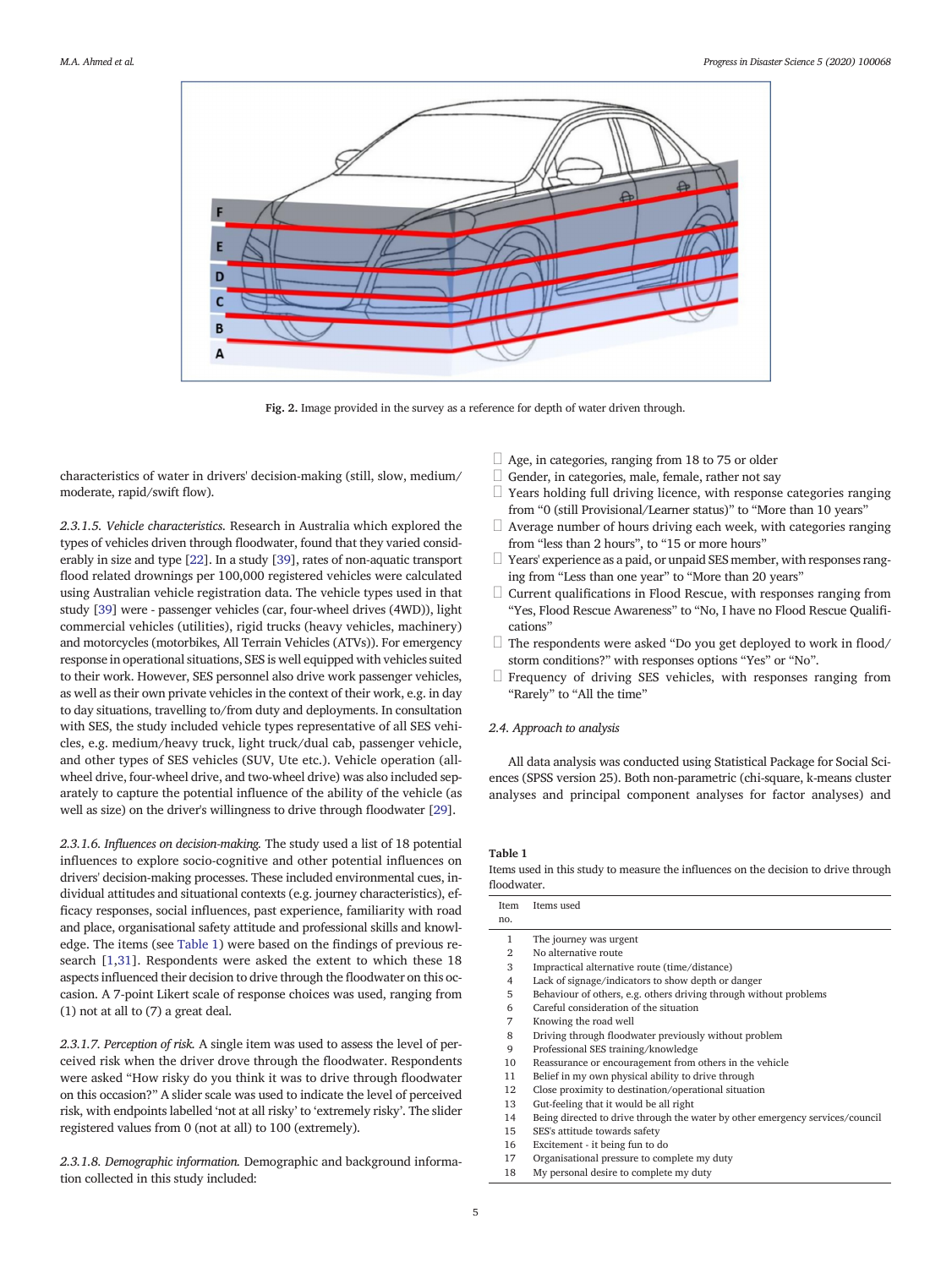parametric (correlations and linear regressions) statistical tests were used in conducting different stages of analyses in this study. Data analysis was undertaken in a number of phases; first with the full sample ( $n = 670$ ) including both those who had driven into floodwater and those who had not, then with the subsample who had driven through floodwater and provided detailed information about a specific incident when they drove through floodwater in a work context ( $n = 201$ ). This progressive approach to analysis was used to explore the following research questions:

Phase 1: Chi square and post hoc tests

For the whole sample:

 $\Box$  Are there any differences in terms of demographic variables between those who have, and have not, driven through floodwater in the last two years?

Phase 2: Descriptive statistics, frequency and percentage distribution

For those who had driven through floodwater in the last two years:

- $\Box$  What are the contexts and conditions in which SES personnel have driven through floodwater?
- $\Box$  What are the key factors that influenced risk perception when SES personnel drove through floodwater?

Phase 3: K-means cluster analyses, chi square test and multiple regression

In relation to a specific incident of driving through floodwater

- $\Box$  What was the level of risk perceived at the time of the incident?
- $\Box$  What are the relationships between the expected risk factors and risk perception of the incident?
- $\Box$  Which risk factors contributed more to risk perception when they drove through floodwater?

Phase 4: Exploratory factor analysis - Principal component analysis

 $\Box$  What are the key factors influencing decision-making that are associated with driving through floodwater?

Phase 5: Correlation and Hierarchical multiple regression

- $\Box$  Is there any association between risk perception and the key decision-making factors that are associated with driving through floodwater?
- $\Box$  Which decision-making factors predict risk perception in situations that led to driving through floodwater?

### 3. Results and discussion

3.1. Phase 1. Exploring demographic differences between those who have, and have not, driven through floodwater

Overall, in the sample of 670 SES personnel, 54.8% ( $n = 367$ ) had driven through floodwater as a driver in the last two years, compared to 45.2% ( $n = 303$ ) who reported not having driven through.

Using a chi square analysis, significant relationships were revealed between the decision to drive through floodwaters in the last two years and participant demographics. These included: age; gender; years of holding a full licence; length of service with the SES; driving hours per week; flood rescue qualifications; frequency of driving an SES work vehicle; and deployment to work in floodwater conditions (see [Table 2](#page-6-0)). Post hoc analysis of the multilevel variables within the chi square was undertaken. Fisher's exact approach and odds ratio analysis were then used to determine what level of participant demographics were contributing to the observed variance.

Analysis by age, found that those over 55 years of age were least likely to have driven through floodwater. Compared to this group, those aged 18 to 34, and those aged 35–55 were significantly more likely to have driven through (OR 2.07 and 1.44, respectively),  $\chi$ 2 (2, N = 666) = 9.747,  $p$  > .0076. A two-way chi square revealed a significant relationship between gender and driving through floodwater, with males more likely to have driven through floodwaters in the last two years (OR 2.03).

Most participants had held a full driving licence for 10 years or more (82%). This group was more likely to have driven through floodwater in the last two years, compared to those who had held their driving licence for less than ten years (OR 1.79). The amount of time an individual spent driving each week was found to relate to whether they had driven through floodwaters in the last two years. Generally, more time spent driving on average each week related to an increasingly greater likelihood of having driven through floodwater, e.g. those who drove >15 h per week on average were 5.6 times more likely to drive through floodwaters than individuals who drove  $\langle 2 \rangle$  h per week,  $\gamma$ 2 (3, N = 146) = 14.75, p  $> .002$ .

Increasing length of service, for volunteer personnel, was associated a lower likelihood of having driven through floodwater in the last two years. Generally, those with over ten years of service were least likely to drive through floodwaters, with individuals with 5–10 years' service (1.37 times more likely) and those with  $\lt$  5 years' experience (1.75 times) more likely to have driven through floodwaters in the last two years.

Two-way chi square analysis revealed significant differences in the increased likelihood of having driven through floodwater in the last two years for those who had current flood rescue qualifications compared to those without flood rescue qualifications (OR 1.94), and those who get deployed to work in floodwaters (OR 1.81) compared to those who don't get deployed.

Post hoc analysis of frequency of driving SES vehicles found that individuals who rarely drove an SES vehicle were the least likely to have driven through floodwaters in the last two years  $\chi$ 2 (3, N = 338) = 21.752,  $p > .000$ , compared to individuals that drove an SES vehicle all the time (OR 1.28), those who drove an SES vehicle often (OR 2.56) and, those who drove an SES vehicle occasionally (OR 2.12).

This phase of analysis revealed that even though personnel are encouraged by the organisation not to drive through floodwater at work, the proportion of participants who had driven through in the last two years was high (54%). Interestingly, in this occupational sample male personnel were found to be significantly more likely to drive through floodwater than females. This supports findings in the literature that males are more likely to engage in driving through floodwater ([\[3,4,7,16,22,29,38,39,41](#page-12-0)]; Drobot et al., 2007).

Findings regarding age in this study indicate there might be differences in driving through floodwater between public and SES personnel. A recent study of self-reported flood-related behaviour of river users in Australia [\[42\]](#page-13-0) reported that those aged  $75+$  years (42.9%) and 65-74 years old (40.7%) were the highest proportion of respondents who had driven through floodwaters; whereas in the present study younger male SES personnel aged 18–34 and 35–55 years were significantly more likely to have driven through floodwater.

The results regarding length of driving experience and flood deployment indicated that those who had been driving longer and those who get deployed to work in floods and storms were more likely to have driven through floodwater. These former findings suggest that experience, and possibly confidence, play a part in driving through floodwater. Obviously, those who are deployed to work in flood conditions are likely to have been exposed more to floodwater on the road in the last two years. Therefore, a combination of confidence and familiarity with driving in flood conditions, as well as increased exposure/potential to drive through floodwater may be having an influence. Analysis found that SES personnel who have current flood rescue qualifications are also more likely to have experience of driving through floodwater in the last two years. Again, there is potential that such individuals will have been sent to perform flood rescues in flood conditions and therefore been exposed to floodwater on the road when travelling. However, it is also more likely that they will have received training more recently and have been educated about the risks involved with floodwater.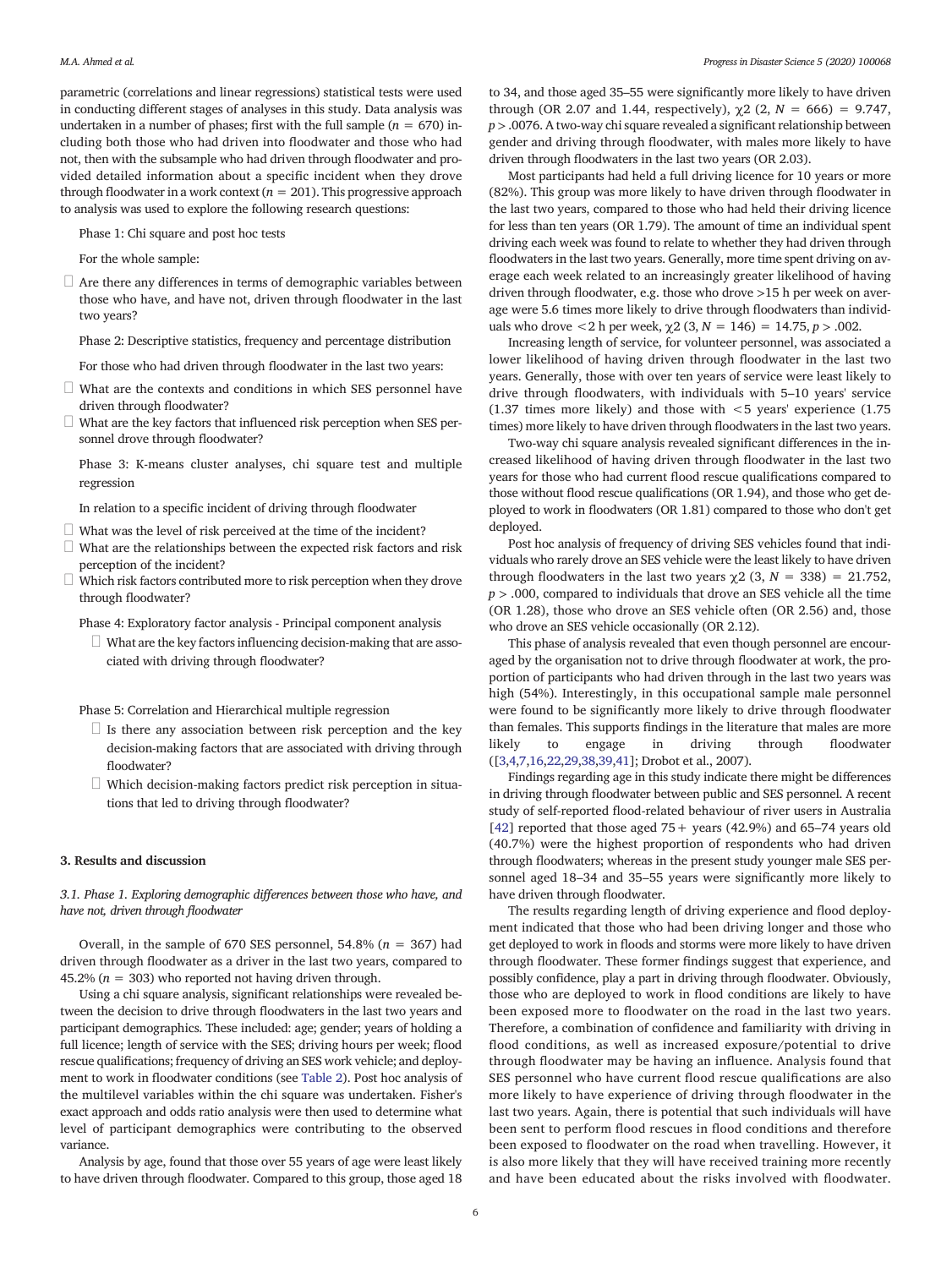<span id="page-6-0"></span>Frequencies, percentages, and adjusted standardised residuals (ASR) for driving through floodwaters in the last two years.

| Variables                               |     | Had driven through floodwater once or more in the last two years |       |                  |     |               |       |                  |                            |                       |
|-----------------------------------------|-----|------------------------------------------------------------------|-------|------------------|-----|---------------|-------|------------------|----------------------------|-----------------------|
|                                         | No  |                                                                  |       |                  | Yes |               |       | Total            | $\chi^2$ ( <i>p</i> value) |                       |
|                                         | f   | $0\!/\!_0$                                                       | $f_e$ | ASR <sup>a</sup> | f   | $\sqrt[0]{0}$ | $f_e$ | ASR <sup>a</sup> |                            |                       |
| Gender                                  |     |                                                                  |       |                  |     |               |       |                  |                            |                       |
| Male                                    | 179 | 26.7                                                             | 205.8 | $-4.5$           | 276 | 41.2          | 249.2 | 4.5              | 455                        | $19.812, p = .001$    |
| Female                                  | 124 | 18.5                                                             | 97.2  | 4.5              | 91  | 13.6          | 117.8 | $-4.5$           | 215                        |                       |
| Age                                     |     |                                                                  |       |                  |     |               |       |                  |                            |                       |
| 18 to 34                                | 52  | 34.8                                                             | 67.3  | $-2.8$           | 97  | 65.1          | 81.6  | 2.8              | 149                        | $12.575, p = .002$    |
| 35 to 54                                | 111 | 43.5                                                             | 115.2 | $-0.6$           | 144 | 56.4          | 139.7 | 0.6              | 255                        |                       |
| 55 and above                            | 138 | 52.6                                                             | 118.4 | 3.1              | 124 | 47.3          | 143.5 | $-3.1$           | 262                        |                       |
| Years holding full driving licence      |     |                                                                  |       |                  |     |               |       |                  |                            |                       |
| $<$ 10 years                            | 39  | 5.8                                                              | 52.5  | $-2.8$           | 79  | 11.8          | 65.5  | $2.8\,$          | 118                        | $7.669, p = .006$     |
| More than 10 years                      | 254 | 37.9                                                             | 240.5 | 2.8              | 286 | 42.7          | 299.5 | $-2.8$           | 540                        |                       |
| Driving hours per week                  |     |                                                                  |       |                  |     |               |       |                  |                            |                       |
| Less than 2 h                           | 37  | 5.5                                                              | 23.3  | 4.0              | 15  | 2.2           | 28.7  | $-4.0$           | 52                         | $27.572$ , $p = .001$ |
| $2-7h$                                  | 132 | 19.7                                                             | 122.7 | 1.5              | 142 | 21.2          | 151.3 | $-1.5$           | 274                        |                       |
| $8-14$ h                                | 81  | 12.1                                                             | 83.7  | $-0.5$           | 106 | 15.8          | 103.3 | 0.5              | 187                        |                       |
| 15 h or more                            | 45  | 6.7                                                              | 65.4  | $-3.8$           | 101 | 15.1          | 80.6  | 3.8              | 146                        |                       |
| Length of service (paid personnel)      |     |                                                                  |       |                  |     |               |       |                  |                            |                       |
| $< 5$ years                             | 31  | 4.6                                                              | 29.0  | 0.7              | 32  | 4.8           | 34.0  | $-0.7$           | 63                         | $0.601, p = .740$     |
| $5-10$ years                            | 11  | 1.6                                                              | 12.4  | $-0.6$           | 16  | 2.4           | 14.6  | 0.6              | 27                         |                       |
| More than 10 years                      | 11  | 1.6                                                              | 11.5  | $-0.2$           | 14  | 2.1           | 13.5  | 0.2              | 25                         |                       |
| Length of service (volunteer personnel) |     |                                                                  |       |                  |     |               |       |                  |                            |                       |
| $< 5$ years                             | 130 | 19.4                                                             | 112.8 | 2.9              | 129 | 19.3          | 146.2 | $-2.9$           | 259                        | $10.005, p = .007$    |
| 5-10 years                              | 52  | 7.8                                                              | 52.3  | $-0.1$           | 68  | 10.1          | 67.7  | 0.1              | 120                        |                       |
| More than 10 years                      | 78  | 11.6                                                             | 94.9  | $-2.9$           | 140 | 20.9          | 123.1 | 2.9              | 218                        |                       |
| Current flood rescue qualifications     |     |                                                                  |       |                  |     |               |       |                  |                            |                       |
| Yes                                     | 196 | 29.3                                                             | 216.1 | $-3.7$           | 294 | 43.9          | 273.9 | 3.7              | 490                        | $13.412$ , $p = .001$ |
| No, or not current                      | 92  | 13.7                                                             | 71.9  | 3.7              | 71  | 10.6          | 91.1  | $-3.7$           | 163                        |                       |
| Deployed to work in flood conditions    |     |                                                                  |       |                  |     |               |       |                  |                            |                       |
| Yes                                     | 212 | 31.6                                                             | 229.2 | $-3.2$           | 298 | 44.5          | 280.8 | 3.2              | 510                        | $10.206$ , $p = .001$ |
| No                                      | 85  | 12.7                                                             | 67.8  | 3.2              | 66  | 9.9           | 83.2  | $-3.2$           | 151                        |                       |
| Frequency of driving SES work vehicles  |     |                                                                  |       |                  |     |               |       |                  |                            |                       |
| Rarely                                  | 119 | 17.8                                                             | 92.0  | 4.7              | 93  | 13.9          | 120.0 | $-4.7$           | 212                        | $23.715$ , $p = .001$ |
| Occasionally                            | 78  | 11.6                                                             | 89.8  | $-2.0$           | 129 | 19.3          | 117.2 | 2.0              | 207                        |                       |
| Often                                   | 54  | 8.1                                                              | 70.3  | $-3.0$           | 108 | 16.1          | 91.7  | 3.0              | 162                        |                       |
| All the time                            | 8   | 1.2                                                              | 6.9   | 0.5              | 8   | 1.2           | 9.1   | $-0.5$           | 16                         |                       |
|                                         |     |                                                                  |       |                  |     |               |       |                  |                            |                       |

<sup>a</sup> The adjusted standardised residual is the observed frequency—expected frequency/estimated standard error.

Training might also increase confidence, leading to personnel minimising the risks of driving through floodwater on roads.

3.2. Phase 2: Exploring the conditions in which SES personnel drove through floodwater

To explore the conditions and contexts of the floodwater when they drove through it, participants were asked to recall their most recent or memorable experience of entering floodwater with vehicles in work conditions, ideally in the last few years. A total of 201 participants completed this detailed section. [Table 4](#page-8-0) summarises the various characteristics and conditions in which participants reported driving through floodwater.

Regarding spatial and environmental characteristics, around half of these incidents (49.3%,  $n = 99$ ) took place in rural and remote areas, and a similar proportion of incidents (54.2%,  $n = 109$ ) occurred on minor or residential road. Interestingly, a majority drove through the floodwater on a normal stretch of road (78.1%,  $n = 157$ ). A noted earlier, recent fatality data indicated that a large majority of fatalities (87%) took place when vehicles were driven across creeks, bridges or causeways [[9\]](#page-12-0), suggesting that most of the incidents described by participants are likely to have not been life threatening in terms of this specific aspect.

Although around two thirds of incidents occurred in daylight (64.2%,  $n = 129$ ), just under a quarter took place at night (23.4%,  $n = 47$ ) and 22 of these incidents (10.9%) occurred in locations without street lighting. In these latter situations, it is likely that accurate assessment of the

floodwater conditions would have been challenging. It was raining in 51.7% of incidents ( $n = 104$ ), which varied from light rain to heavy rain.

In terms of the floodwater characteristics of water depth and water flow, both key factors known to affect vehicle stability, around three quarters of incidents occurred in water that was estimated to be >15 cm deep (77.1%,  $n = 155$ ). This is above the level at which some vehicles are at a risk of becoming unstable [\[17](#page-12-0)] and above a level that is generally communicated to the public to be particularly unsafe to enter through the "15 to float" campaign Victoria SES 2017 [\[43](#page-13-0)]. The results regarding velocity of water indicated that although SES personnel took risks entering deeper water, they mostly drove through water with low velocity (slow or still water) (92.0%,  $n = 185$ ). A minority of incidents (16.9%,  $n = 34$ ) took place in water deeper than 45 cm, and 7.9% ( $n = 16$ ) took place in water with moderate or rapid flow. Clearly, these less frequent but seemingly more risky incidents need to be investigated more closely.

In terms of vehicle characteristics, dual cabs/light truck vehicles were most frequently being driven (44.2%,  $n = 89$ ) and in the majority of incidents vehicles were four-wheel drive (67.7%,  $n = 136$ ) indicating that vehicles typically larger and heavier than passenger vehicles were mostly being driven when floodwater was entered.

Activities being undertaken at the time of entering floodwater were, most commonly, emergency response 'under lights and sirens' (i.e. urgent response)  $(n = 101, 51\%)$  and emergency response 'not under lights and sirens' 31% ( $n = 61$ ). Other responses included undertaking a private journey (21%;  $n = 42$ ), travelling to/from an SES unit (17%;  $n = 35$ ), and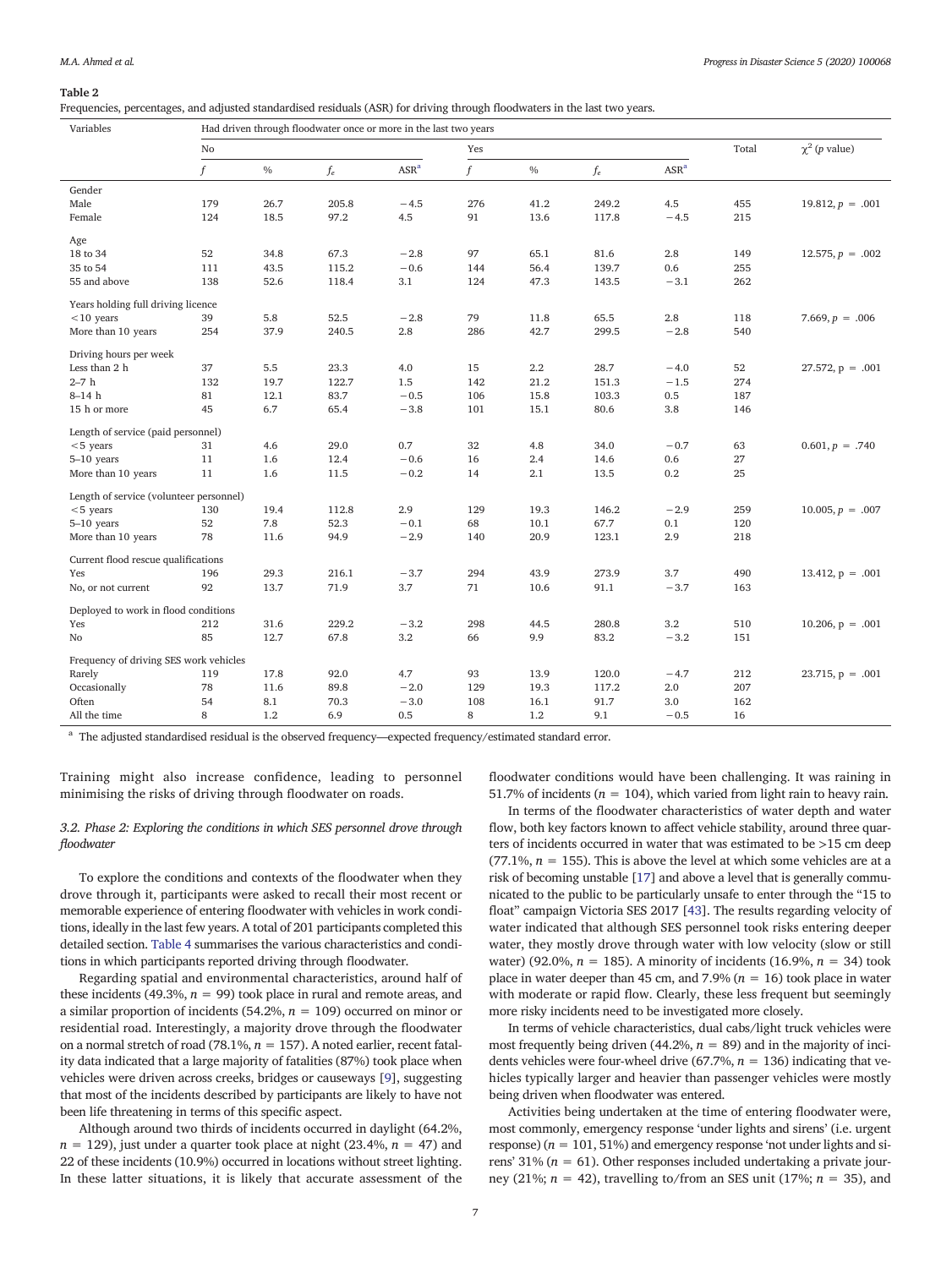routine work (11%,  $n = 23$ ). This clearly supports expectations that occupational exposure and the nature of emergency service work is a risk factor for this group. In a third of incidents (32.8%,  $n = 66$ ) visible signage indicating flooded road conditions, such as road closure, depth indicators and flood warnings signage was present, but was ignored. In just under two thirds of reported incidents (64.2%,  $n = 129$ ) there was no visible signage on the road when they drove through. In 2015, Austroads, the peak body for road management in Australia, stated that the vast majority of the approximate 20,000 floodways in Australia and New Zealand were not constructed in accordance with required design and hydraulic standards, and lacked appropriate signage. They also reported that depth gauges could be misinterpreted, posing a risk to road users in flood situations [\[44\]](#page-13-0).

## 3.3. Phase 3: Relationship between key risk assessment factors and risk perception

The conceptual decision-making model of the present study [\(Fig. 1](#page-3-0)) indicated that risk assessment factors (spatial, environmental, floodwater, vehicle characteristics) existing at the time of the incident contribute to construct the individual's risk perception. This part of the analysis sought to identify the relationship between risk assessment factors and level of risk perception, and verify the degree of contribution of those risk factors to risk perception.

To investigate the level of perceived risk associated with the reported incidents of driving through floodwater a K-means cluster analysis, using the z-scores, was performed on the variable 'perceived risk'. This approach was used to divide the sample into two risk typologies; those who perceived the incident to be higher (High) risk, and those who perceived the incident to be lower (Low) risk. This K-means cluster analysis is summarised in Table 3.

The first cluster, labelled 'low risk' comprised 83.6% ( $n = 168$ ) participants, and the second cluster labelled 'high risk' comprised 16.4% (n = 33). Next chi square analyses were conducted to investigate differences between these two clusters in terms of incident-specific contextual variables.

The results from chi square analysis presented in [Table 4](#page-8-0) revealed that within the lower perceived risk group the majority of reported incidents occurred in urban/suburban and regional areas (55.9.%;  $n = 94$ ), whereas within the higher perceived risk group the majority of reported incidents occurred in rural/remote areas (75.7%;  $n = 26$ ) ( $\gamma$ 2 = 11.209,  $p < .005$ ). In terms of water depth, 93.9% of reported incidents ( $n = 31$ ) in the high perceived risk group occurred when the water height was  $>15$  cm compared to 73.8% ( $n = 124$ ) for the low perceived risk group  $(\chi 2 = 6.33, p < .01).$ 

The most highly statistically significant result was found for water velocity (χ2 = 20.099,  $p < .001$ ). Only 4.1% ( $n = 7$ ) of reported incidents perceived to be low risk occurred with high water velocity, compared to 27.2% ( $n = 9$ ) of those reported to be high risk. Differences were not found to be statistically significant for other variables like road type, crossing type, lighting conditions, weather conditions and vehicle operation type.

Overall, results suggest that risk perception was most differentiated by the three key features: location, water depth and water flow. Based on these results multiple regression analysis was conducted to see which

## Table 3

|  | Cluster centroids for the perceived level of risk score. |  |
|--|----------------------------------------------------------|--|
|--|----------------------------------------------------------|--|

| Perceived<br>level of risk<br>score | Cluster 1<br>Low risk | Cluster<br>2<br>High<br>risk | F                                  | df | p | <b>Distances</b><br>between<br>final cluster<br>centres |
|-------------------------------------|-----------------------|------------------------------|------------------------------------|----|---|---------------------------------------------------------|
| Z score<br>Number of<br>cases       | $-0.36770$<br>168     | 33                           | $1.8719$ 446.601** 199 < 001 2.240 |    |   |                                                         |

\*\*  $p < 0.01$ .

category of these three variables contributed more to predict risk perception ([Table 5\)](#page-8-0).

Multiple regression analysis using dummy coding for categorical variables (location, water depth and water velocity) revealed that perception of risk was significantly associated with these three variables. The results indicated that those driving in rural/remote areas, or where water depth was >15 cm, and in situations with high water velocity were more likely to perceive the risk of their driving through floodwater incident as high. Conversely, they were more likely to perceive the risk of driving through floodwater as 'low risk' when the location was urban/suburban, or water depth was <15 cm, or water velocity was low (slow/still).

Examining how emergency services personnel perceived the risks of driving through floodwater and investigating the relationships between the key risk factors and their link to risk perception is helpful for a better understanding of the risk assessment process when entering floodwater. From the overall result of this phase of the analysis, it can be concluded that these three characteristics – water depth, water flow, and location, played an important role in the risk assessment of SES personnel. Although how these three features work together is not identified in this study, it is nonetheless evident that these key features contribute significantly to risk perception, and could usefully be exploited in engagement and communication around the risks of driving in floodwater.

## 3.4. Phase 4: Factors influencing decision-making

In our conceptual model ([Fig. 1](#page-3-0)), socio-cognitive influences form a large part of the risk processing component of the model. These affect the 'situational analysis' along with the key factors of risk assessment to inform risk perception.

To identify the key influences on decision-making during the incident of driving through floodwater in this study, exploratory factor analysis was conducted on the set of 18 influencing items used in the questionnaire, using principal components analysis (PCA) as the method of factor extraction. To decide what factors to retain, the study used the scree plot. Initially an oblique rotation was used to assess factor correlation and later varimax was used as a final rotation. Individual loadings of 0.40 or greater were used in the factor designation. Extracted factors were examined and named based on an analysis of the items loading on each factor. Cronbach alpha  $(\alpha)$  was used to estimate the internal consistency of the items constituting a factor. The Kaiser–Meyer–Olkin test and Bartlett test of Sphericity were undertaken. This analysis indicated that the Kaiser–Meyer–Olkin coefficient for this dataset was 0.735 and the Bartlett test of Sphericity was statistically significant ( $\gamma$ 2 = 742.809, df = 153, P < .0001) indicating that properties of the correlation matrix justified factor analysis being carried out. [Table 6](#page-9-0) shows the factor loading score for each item.

Varimax factor rotation identified six latent factors. Extraction of factors was based both upon Kaiser's criterion for Eigenvalues of equal to or greater than unity and use of a Scree plot. The six factors identified accounted for 60.0% of the total variance within the data (see [Table 7\)](#page-9-0). One of the items ("close proximity to destination") was removed, as its highest factor loading was below 0.30. In addition, the item had low communality scores, indicating that the extracted factors explain little of these items' variance. A sixth factor contained a single item ("lack of signage/indicators to show depth or danger"); this factor was retained, as the item had a high factor loading and it was uncorrelated with other variables.

Significant factor loadings were used to identify and interpret themes, then each factor was labelled with a factor name that the research team felt best represented the overarching theme. The first factor, labelled "Organisational training and safety" describes the professional experiences, training and knowledge participants felt they had to negotiate the risks of driving in flood conditions. This factor encompasses three items covering issues such as professional SES training/knowledge; SES's attitude towards safety and careful consideration of the situation. This factor accounted for 20.86% of the total variance and had a total eigenvalue of 3.75.

The second factor labelled "External locus of control" refers to how much people attribute the decision to drive through floodwater to external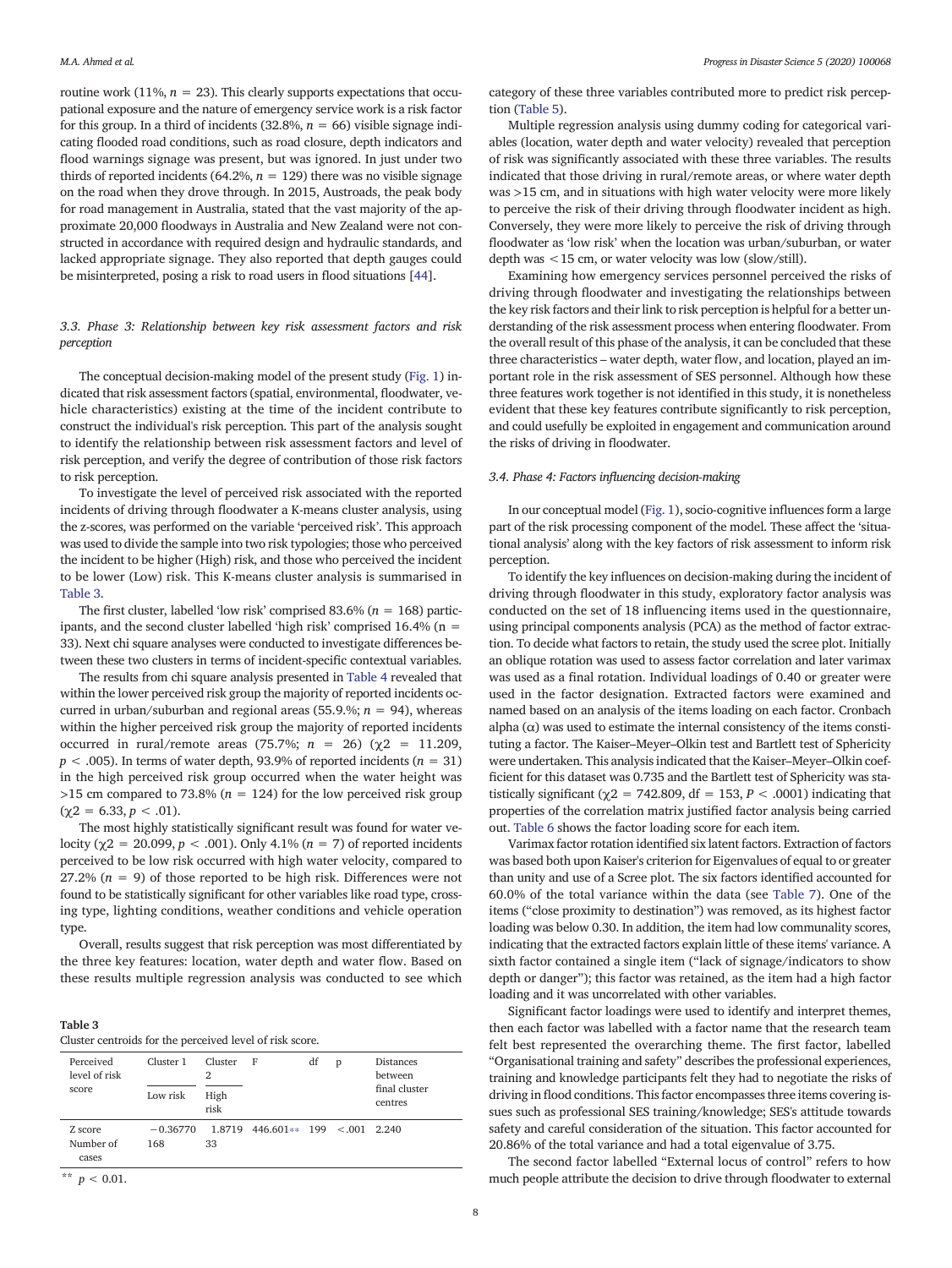<span id="page-8-0"></span>Frequencies, percentages, and adjusted standardised residuals (ASR) for the contexts and conditions in which SES personnel drove through floodwater and the level of perceived risk associated with these incidents.

| Contextual variables          | Low perceived risk     |       |        |                |      |       |        | Total | $\chi^2$              |
|-------------------------------|------------------------|-------|--------|----------------|------|-------|--------|-------|-----------------------|
| $\mathbf f$                   | $\frac{0}{0}$<br>$f_e$ |       | ASR    | f              | $\%$ | $f_e$ | ASR    |       |                       |
| Location type                 |                        |       |        |                |      |       |        |       |                       |
| Urban/suburban<br>63          | 37.5                   | 57.7  | 2.1    | 6              | 18.2 | 11.3  | $-2.1$ | 69    | $11.209, p = .004**$  |
| Regional<br>31                | 18.4                   | 27.6  | 1.8    | $\,2\,$        | 6.06 | 5.4   | $-1.8$ | 33    |                       |
| Rural/remote<br>74            | 44.0                   | 82.7  | $-3.3$ | 25             | 75.7 | 16.3  | 3.3    | 99    |                       |
| Road type                     |                        |       |        |                |      |       |        |       |                       |
| Highway/major<br>45           | 26.7                   | 47.6  | $-1.1$ | 12             | 36.3 | 9.4   | 1.1    | 57    | 3.552, $p = .169$     |
| Minor/residential<br>96       | 57.1                   | 91.1  | 1.9    | 13             | 39.  | 17.9  | $-1.9$ | 109   |                       |
| Unsealed/track<br>27          | 16.0                   | 29.3  | $-1.1$ | 8              | 24.2 | 5.7   | 1.1    | 35    |                       |
| Crossing type                 |                        |       |        |                |      |       |        |       |                       |
| Normal stretch of road<br>133 | 79.1                   | 131.2 | 0.8    | 24             | 72.7 | 25.8  | $-0.8$ | 157   | 1.389, $p = .499$     |
| A ford or weir<br>8           | 4.7                    | 7.5   | 0.4    | $\mathbf{1}$   | 3.03 | 1.5   | $-0.4$ | 9     |                       |
| 27<br>Bridge or causeway      | 16.0                   | 29.3  | $-1.1$ | 8              | 24.2 | 5.7   | 1.1    | 35    |                       |
| Depth of water                |                        |       |        |                |      |       |        |       |                       |
| Less than 15 cm<br>44         | 26.1                   | 38.4  | 2.5    | $\,2$          | 6.06 | 7.6   | $-2.5$ | 46    | 6.33, $p = .012$      |
| 124<br>$>15$ cm               | 73.8                   | 129.6 | $-2.5$ | 31             | 93.9 | 25.4  | 2.5    | 155   |                       |
| Water velocity                |                        |       |        |                |      |       |        |       |                       |
| 161<br>Low                    | 95.8                   | 154.6 | 4.5    | 24             | 72.7 | 30.4  | $-4.5$ | 185   | 20.099, $p < .001***$ |
| $\overline{7}$<br>High        | 4.1                    | 13.4  | $-4.5$ | 9              | 27.2 | 2.6   | 4.5    | 16    |                       |
| Lighting conditions           |                        |       |        |                |      |       |        |       |                       |
| Day light<br>113              | 67.2                   | 107.8 | 2.1    | 16             | 48.4 | 21.2  | $-2.1$ | 129   | $5.847, p = .054$     |
| Dusk/dawn<br>21               | 12.5                   | 20.9  | 0.1    | $\overline{4}$ | 12.1 | 4.1   | $-0.1$ | 25    |                       |
| 34<br>Night - dark            | 0.59                   | 39.3  | $-2.4$ | 13             | 39.3 | 7.7   | 2.4    | 47    |                       |
| Weather conditions            |                        |       |        |                |      |       |        |       |                       |
| Rain<br>84                    | 50.0                   | 86.9  | $-1.1$ | 20             | 60.6 | 15.9  | 1.1    | 104   | $1.243, p = .265$     |
| 84<br>No rain                 | 50.0                   | 81.1  | 1.1    | 13             | 39.9 | 17.1  | $-1.1$ | 97    |                       |
| Vehicles operation type       |                        |       |        |                |      |       |        |       |                       |
| 4WD<br>116                    |                        |       |        |                |      |       |        |       |                       |
|                               | 69.0                   | 113.7 | 0.9    | 20             | 60.6 | 22.3  | $-0.9$ | 136   | $0.898, p = .343$     |

<sup>a</sup> The adjusted standardised residual is the observed frequency—expected frequency/estimated standard error.

 $* p < 0.05$ .  $* p < 0.01$ .

 $*** p < .001$ .

factors. People with a high internal locus of control ('internals') tend to believe that most things that happen are their own fault, regardless of objective cause. On the other hand, those with a high external locus of control ('externals') tend not to accept blame for anything, preferring instead to believe in environmental reasons, even if they have clearly instigated an incident. In the present research, three items that generally covered external influences loaded onto this factor. The items are organisational pressure to complete my duty, my personal desire to complete my duty, and being directed to drive through the water by other emergency services/council. Although the second item contained an element of internal motivation ('my personal desire') it was felt that it was the external act of 'duty' or service to others that was being triggered in the context of these other externally-driven items for this factor. This factor accounted for 11.03% of the total variance and had a total eigenvalue of 1.98.

## Table 5

Summary of multiple regression analysis for location, water depth and water velocity on perceived level of risk.

| Factors         | β          | SE B | $\boldsymbol{R}$ | $R^2$ | df  | F          |
|-----------------|------------|------|------------------|-------|-----|------------|
| Location        |            |      | 0.238            | 0.057 | 198 | $5.94**$   |
| Rural/remote    | $0.231*$   | 3.3  |                  |       |     |            |
| Urban/suburban  | $-0.010$   | 3.5  |                  |       |     |            |
| Depth of water  |            |      | 0.189            | 0.036 | 199 | $7.37**$   |
| Less than 15 cm | $0.189**$  | 2.8  |                  |       |     |            |
| Water velocity  |            |      | 0.342            | 0.117 | 199 | $26.32***$ |
| High            | $0.342***$ | 4.1  |                  |       |     |            |

 $p < 0.05$ .

 $p < 0.01$ .

\*\*\*  $p < 0.001$ .

The third factor, labelled "Self-efficacy judgement", grouped together items that appeared to describe a combination of self-efficacy and optimism. Self-efficacy is the belief in one's own ability to do something [[45](#page-13-0)]. Self-efficacy refers here to the belief of the driver that the behaviour – "driving through floodwater" can be executed successfully. This encompasses four items covering issues such as gut feeling that it would be all right, knowing the road well, driving through floodwater previously without problem, and belief in my own physical ability to drive through. This factor accounted for 8.46% of the total variance and had a total eigenvalue of 1.52.

The fourth factor labelled as "Journey characteristics" comprises three items and covers issues such as no alternative route, urgency to continue journey and impractical alternatives to change journey plan based on time and distance. This factor accounted for 7.74% of the variance and had a total eigenvalue of 1.39.

The fifth factor labelled "Social influences" includes items that describe the perceived social pressures or encouragements from others to perform the behaviour. This factor comprises three items covering the behaviour of others, e.g. others driving through without problems, reassurance or encouragement from others in the vehicle, and the behaviour being exciting 'fun to do'. This factor accounted for 6.28% of the total variance and had a total eigenvalue of 1.13.

The final, sixth, factor labelled "Absence of risk signals" related to the absence of warnings, signage and indicators that signal danger. This factor included only one item and accounted for 5.64% of the variance and had an Eigenvalue of 1.01.

Previous research findings supported the relevance of these themes as key influences in driving and health behaviour-related contexts. Rogers [\[46](#page-13-0)] states that "There is a fundamental link between training, experience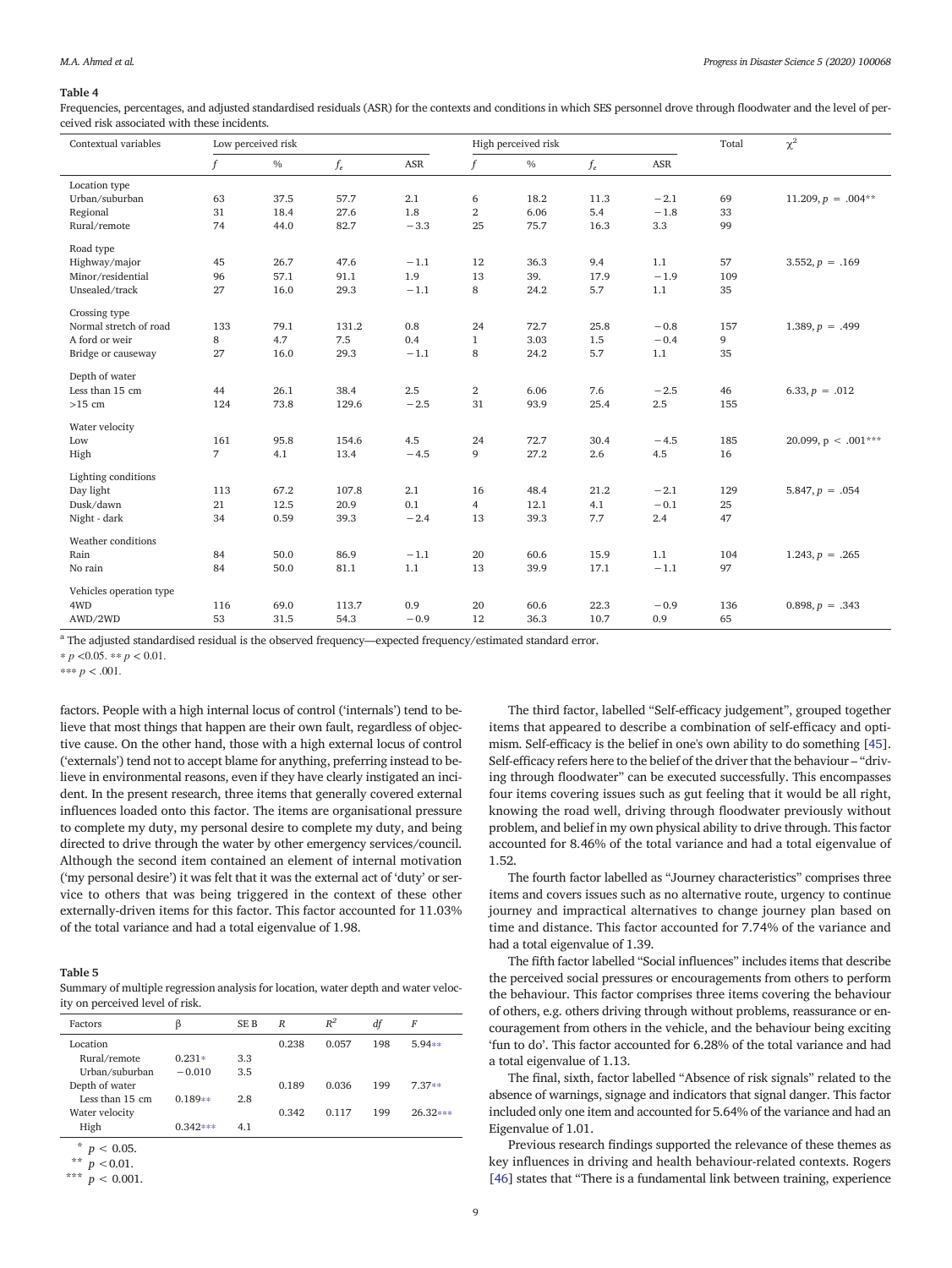<span id="page-9-0"></span>Factor loadings for exploratory factor analysis with varimax rotation of influences on decision-making.

| Items                                                                         | Factors  |                |          |          |          |          |
|-------------------------------------------------------------------------------|----------|----------------|----------|----------|----------|----------|
|                                                                               |          | $\overline{2}$ | 3        | 4        | 5        | 6        |
| The journey was urgent                                                        | 0.312    | 0.203          | $-0.004$ | 0.661    | $-0.310$ | 0.079    |
| No alternative route                                                          | 0.215    | 0.105          | 0.166    | 0.661    | $-0.065$ | 0.074    |
| Impractical alternative route (time/distance)                                 | $-0.154$ | $-0.028$       | 0.134    | 0.745    | 0.208    | $-0.026$ |
| Lack of signage/indicators to show depth or danger                            | $-0.066$ | 0.022          | $-0.059$ | 0.086    | 0.124    | 0.885    |
| Behaviour of others, e.g. others driving through without problems             | 0.021    | $-0.123$       | 0.046    | 0.101    | 0.804    | 0.175    |
| Careful consideration of the situation                                        | 0.625    | $-0.090$       | 0.154    | 0.223    | 0.046    | $-0.359$ |
| Knowing the road well                                                         | 0.141    | $-0.287$       | 0.662    | 0.101    | $-0.128$ | $-0.047$ |
| Driving through floodwater previously without problem                         | 0.094    | 0.183          | 0.666    | 0.240    | 0.063    | $-0.112$ |
| Professional SES training/knowledge                                           | 0.820    | 0.062          | 0.116    | 0.083    | $-0.086$ | 0.051    |
| Reassurance or encouragement from others in the vehicle                       | 0.362    | 0.318          | $-0.009$ | $-0.002$ | 0.433    | $-0.058$ |
| Belief in my own physical ability to drive through                            | 0.430    | 0.078          | 0.672    | 0.070    | $-0.037$ | 0.017    |
| Close proximity to destination/operational situation                          | 0.283    | 0.225          | 0.303    | 0.317    | 0.105    | 0.323    |
| Gut-feeling that it would be all right                                        | $-0.152$ | 0.247          | 0.709    | $-0.031$ | 0.274    | 0.097    |
| Being directed to drive through the water by other emergency services/council | $-0.055$ | 0.595          | $-0.072$ | 0.221    | 0.288    | $-0.230$ |
| SES's attitude towards safety                                                 | 0.682    | 0.135          | 0.062    | 0.016    | 0.104    | 0.038    |
| Excitement - it being fun to do                                               | $-0.008$ | 0.360          | 0.092    | $-0.215$ | 0.487    | 0.008    |
| Organisational pressure to complete my duty                                   | 0.084    | 0.805          | 0.048    | 0.028    | $-0.021$ | 0.072    |
| My personal desire to complete my duty                                        | 0.208    | 0.742          | 0.206    | 0.126    | $-0.054$ | 0.162    |

Extraction method: principal component analysis.

Rotation method: varimax with Kaiser normalization.

Note. Factor loadings >0.40 are in boldface.

and technological competence that provides the knowledge required to make intuitive decisions." Locus of control research [\[47](#page-13-0)] shows that it clearly relates to driving in areas such as skill and accident involvement.

Individuals with an internal locus of control are more attentive, motivated, and adept at avoiding aversive situations; hence, internality is negatively related to accident involvement [\[47](#page-13-0)]. Perceived self-efficacy [\[48](#page-13-0)] in contexts such as health behaviour change [49–[51\]](#page-13-0) has been associated with adaptive behaviours and more positive outcomes. In recent years, route-choice modelling has been the topic of several theoretical studies [[52](#page-13-0)] which indicate that journey characteristics, specifically travellers' route choice, are important in decision-making aspects of driving. For example, Lindsey et al. [\[53](#page-13-0)] studied the effects of pre-trip information on route-choice decisions when travel conditions are congested and stochastic, and Yang and Jiang [\[54\]](#page-13-0) developed an enhanced route choice model which can realistically identify risk attitudes and time reliability demands.

Regarding social influences, in disaster situations where options are often ambiguous and decisions need to be made quickly, it is argued that people often look to see what other people are doing to manage the situation and then act accordingly [[55](#page-13-0)]. Research findings are also evident for the significance of risk signals. Prior research in the United States has found that drivers make judgements on whether to drive through floodwaters based on visual cues in the environment such as depth indicator signs [[56,57](#page-13-0)]. The themes that emerged from factor analyses in the present study are grouped differently to previous psychological research applied to driving though floodwaters [\[31](#page-12-0)] where the key influences on driver decision making were themed as successful past experiences, individual deliberative motivational and impulsive influences, social and environmental context, and judgements of self-efficacy.

#### Table 7

Total variance explained by principal component analysis for influencing factors of decision-making.

| Component                            | Extraction sums of squared loadings |               |              |  |  |  |  |
|--------------------------------------|-------------------------------------|---------------|--------------|--|--|--|--|
|                                      | Total                               | % of variance | Cumulative % |  |  |  |  |
| 1 Organisational training and safety | 3.755                               | 20.861        | 20.861       |  |  |  |  |
| 2 External locus of control          | 1.986                               | 11.031        | 31.892       |  |  |  |  |
| 3 Self-efficacy judgements           | 1.524                               | 8.465         | 40.357       |  |  |  |  |
| 4 Journey characteristics            | 1.394                               | 7.747         | 48.103       |  |  |  |  |
| 5 Social influences                  | 1.131                               | 6.283         | 54.386       |  |  |  |  |
| 6 Absence of risk signals            | 1.015                               | 5.640         | 60.026       |  |  |  |  |

3.5. Phase 5: Predicting perceived level of risks from the factors that influence decision-making

Previously research [[31\]](#page-12-0) has identified the key influences on driver decision-making. However, how those influences relate with each other and work in a model of decision-making has not been explored. In this final phase of analysis, we sought to use quantitative statistical methods to investigate the link between socio-cognitive influences of risk perception in the set of incidents in which SES personnel drove through floodwater.

A six-step hierarchical multiple regression analysis was performed on the dependent variable of perceived level of risk. The 'Organisational training and safety' factor was entered in step 1. The 'External locus of control factor' was entered at step 2, the 'Self-efficacy judgement' factor at step 3, 'Journey characteristics' at step 4, 'Social influences' at step 5, and 'Absence of risk signals' at step 6. Intercorrelations between the multiple regression factors are reported in [Table 8](#page-10-0) and the regression statistics are in [Table 9](#page-10-0).

The hierarchical multiple regression revealed that at stage one, organisational training and safety contributed significantly to the regression model, F (1,199) = 17.58,  $p < .01$  and accounted for 8.1% of the variation in perceived level of risk. Introducing the external locus of control factor explained an additional 2.7% of variation in perceived risk level and this change in  $\mathbb{R}^2$  was significant, Fchange (1,198) = 6.002, p < .05. Adding self-efficacy judgement, Fchange  $(1,197) = 0.285$ ,  $p > .05$  at stage 3; Journey characteristics, Fchange  $(1,196) = 2.39, p > .05$  at stage 4 and Social influences, Fchange  $(1,195) = 3.08$ ,  $p > .05$  at stage 5 to the regression model explained additional 0.1%; 1.1% and 1.4% of the variation in perceived risk level, respectively and this change in  $\mathbb{R}^2$  was not significant ( $p > .05$ ). Finally, the addition of Absence of risk signals to the regression model explained an additional 2.3% of the variation in perceived risk level and this change in  $\mathbb{R}^2$  square was also significant, F (1,194) = 5.18,  $p < .05$ . When all six independent variables were included in the final stage of the regression model, External locus of control was not a significant predictor of perceived risk. The most important predictor of perceived risk was Organisational training and safety, which uniquely explained 28.5% of the variance. Together the six independent variables accounted for 39.6% of the variance in perceived risk.

The results of the analysis indicated that the organisational training, knowledge and safety factor was significantly negatively associated with perceived risk, and had the most significant contribution to risk perception. It revealed that those who felt their professional skills, training and safety attitudes had a greater influence on their decision to drive through floodwater were more likely to perceive the risk of driving through the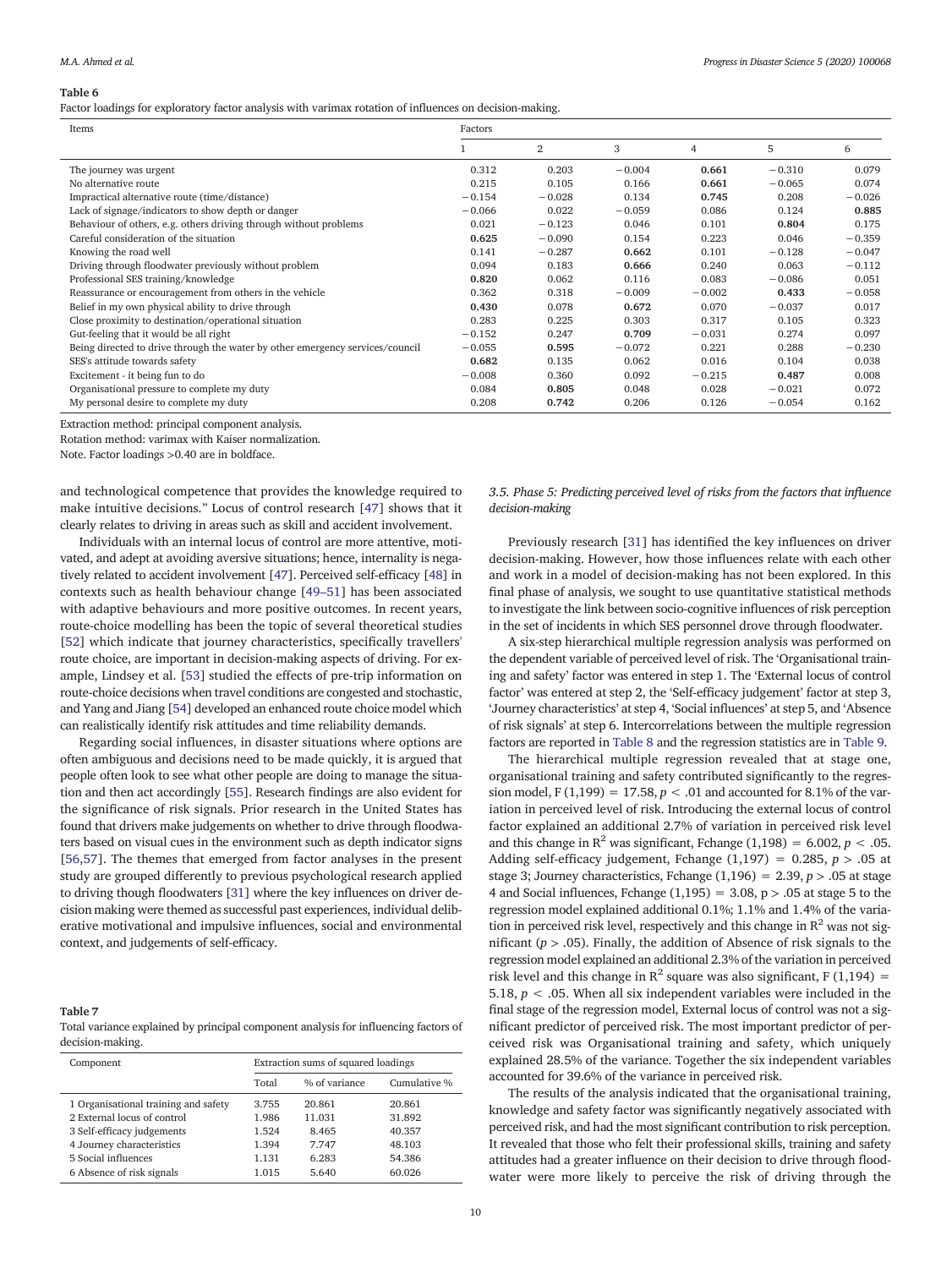<span id="page-10-0"></span>

| Means, standard deviations and bivariate correlations between all variables (influencing factors of decision-making and perceived level of risk) in the model. |  |  |  |
|----------------------------------------------------------------------------------------------------------------------------------------------------------------|--|--|--|
|----------------------------------------------------------------------------------------------------------------------------------------------------------------|--|--|--|

| Sl. | Variables                          |            |           | $\Omega$  |       |       |           | Mean  | <b>SD</b> |
|-----|------------------------------------|------------|-----------|-----------|-------|-------|-----------|-------|-----------|
|     | Organisational training and safety | $\equiv$   |           |           |       |       |           | 14.01 | 4.72      |
|     | External locus of control          | $0.224**$  |           |           |       |       |           | 6.72  | 4.13      |
|     | Self-efficacy judgements           | $0.317**$  | $0.203**$ |           |       |       |           | 16.11 | 5.98      |
|     | Journey characteristics            | $0.274**$  | $0.244**$ | $0.287**$ |       |       |           | 12.61 | 5.17      |
|     | Social influences                  | 0.133      | $0.264**$ | $0.160*$  | 0.039 |       |           | 6.85  | 3.52      |
|     | Absence of risk signals            | $-0.100$   | 0.076     | $-0.032$  | 0.085 | 0.138 |           | 2.49  | 1.89      |
|     | Perceived level of risk            | $-0.285**$ | 0.096     | $-0.102$  | 0.042 | 0.103 | $0.219**$ | 28.01 | 16.46     |

 $*$   $p < 0.05$ .

\*\*  $p < 0.01$ .

floodwater on that occasion as low. Seemingly, belief in being highly trained and skilled at considering risks in the situation at hand was associated with feeling it was not risky to drive through the floodwater. On the other hand, the external locus of control factor was significantly positively associated with perceived level of risk. This suggests that an increased sense of duty and organisational pressure to perform one's duty was associated with driving through floodwater that was considered higher risk.

Absence of risk signals was the other remaining factor that was linked to perceived risk. The analysis indicated that absence of risk signals (road signage, depth markers, warnings and messages) was significantly positively associated with perception of risk, such that those who felt that an absence of risk signals contributed more to their decision to drive through floodwater also felt it was riskier when they drove through the floodwater.

#### 4. Applications/implications of the study

There is no similar research exploring the situations in which emergency services personnel engage in risky driving behaviour in floodwater, or other contexts. The findings of the study have a number of practical implications for the development of occupational safety management strategies to ensure the safety of the emergency services personnel in operational contexts and to prevent and reduce the number and severity of injuries and associated costs of driving through floodwater on roads.

#### Table 9

Summary of hierarchical regression analysis for variables predicting perceived level of risks.

#### 4.1. Practical implications of the study

## 4.1.1. Educational awareness, skills training and knowledge

Emergency workers need to be provided with the knowledge and skills to enable them to assess the risk associated with the different floodwater situations they may encounter during their operational activities. This includes understanding of the consequences of those risks and possible preventive measures that may be taken to mitigate risks. As the general policy is not to enter floodwater, there is no current training program in the SES organisation under study that was related to driving in floodwater. The findings of the study revealed that certain groups such as younger personnel (aged 35–55 years), volunteer personnel with <10 years' of service, those who are often deployed in floods and those who frequently drive SES vehicles were more likely to drive through floodwater Additional training or interventions might be designed that are tailored to different groups of personnel, e.g. 'refresher' training for those with longer service, or'focussed risk analysis training' for those with greater frequency of flood deployment or who work in more dangerous operational conditions for longer periods of time. This study's findings suggest that more training is required for identification of water-related hazards on roads during flood, as well as the development of more effective risk assessment strategies and more effective internal flood risk messaging. Given the prevalence of driving through

| Factors                            | B        | SE <sub>B</sub> | β          | $\boldsymbol{R}$ | $R^2$ | $\Delta R^2$ | $\cal F$  | $\Delta F$ |
|------------------------------------|----------|-----------------|------------|------------------|-------|--------------|-----------|------------|
| Step 1                             |          |                 |            | 0.285            | 0.081 | 0.081        | 17.58**   | 17.58**    |
| Organisational training and safety | $-0.993$ | 0.23            | $-0.285**$ |                  |       |              |           |            |
| Step 2                             |          |                 |            | 0.329            | 0.108 | 0.027        | $12.01**$ | $6.002*$   |
| Organisational training and safety | $-1.125$ | 0.24            | $-0.323**$ |                  |       |              |           |            |
| External locus of control          | 0.672    | 0.27            | $0.169*$   |                  |       |              |           |            |
| Step 3                             |          |                 |            | 0.331            | 0.110 | 0.001        | 8.07**    | 0.285      |
| Organisational training and safety | $-1.087$ | 0.25            | $-0.312**$ |                  |       |              |           |            |
| External locus of control          | 0.693    | 0.27            | $0.174*$   |                  |       |              |           |            |
| Self-efficacy judgements           | $-0.105$ | 0.19            | $-0.038$   |                  |       |              |           |            |
| Step 4                             |          |                 |            | 0.347            | 0.120 | 0.011        | $6.69**$  | 2.390      |
| Organisational training and safety | $-1.155$ | 0.25            | $-0.331**$ |                  |       |              |           |            |
| External locus of control          | 0.620    | 0.28            | $0.156*$   |                  |       |              |           |            |
| Self-efficacy judgements           | $-0.166$ | 0.20            | $-0.060$   |                  |       |              |           |            |
| Journey characteristics            | 0.356    | 0.23            | 0.112      |                  |       |              |           |            |
| Step 5                             |          |                 |            | 0.366            | 0.134 | 0.014        | $6.03**$  | 3.082      |
| Organisational training and safety | $-1.181$ | 0.25            | $-0.339**$ |                  |       |              |           |            |
| External locus of control          | 0.500    | 0.28            | 0.126      |                  |       |              |           |            |
| Self-efficacy judgements           | $-0.203$ | 0.20            | $-0.074$   |                  |       |              |           |            |
| Journey characteristics            | 0.383    | 0.23            | 0.120      |                  |       |              |           |            |
| Social influences                  | 0.572    | 0.32            | 0.122      |                  |       |              |           |            |
| Step 6                             |          |                 |            | 0.396            | 0.156 | 0.023        | 5.99**    | $5.181*$   |
| Organisational training and safety | $-1.102$ | 0.25            | $-0.316**$ |                  |       |              |           |            |
| External locus of control          | 0.469    | 0.28            | 0.118      |                  |       |              |           |            |
| Self-efficacy judgements           | $-0.180$ | 0.19            | $-0.066$   |                  |       |              |           |            |
| Journey characteristics            | 0.323    | 0.22            | 0.102      |                  |       |              |           |            |
| Social influences                  | 0.465    | 0.32            | 0.100      |                  |       |              |           |            |
| Absence of risk signals            | 1.337    | 0.58            | $0.154*$   |                  |       |              |           |            |
| $N$ ote n – 201                    |          |                 |            |                  |       |              |           |            |

Note. n = 201.

 $*$   $p < 0.05$ .

\*\*  $p < 0.01$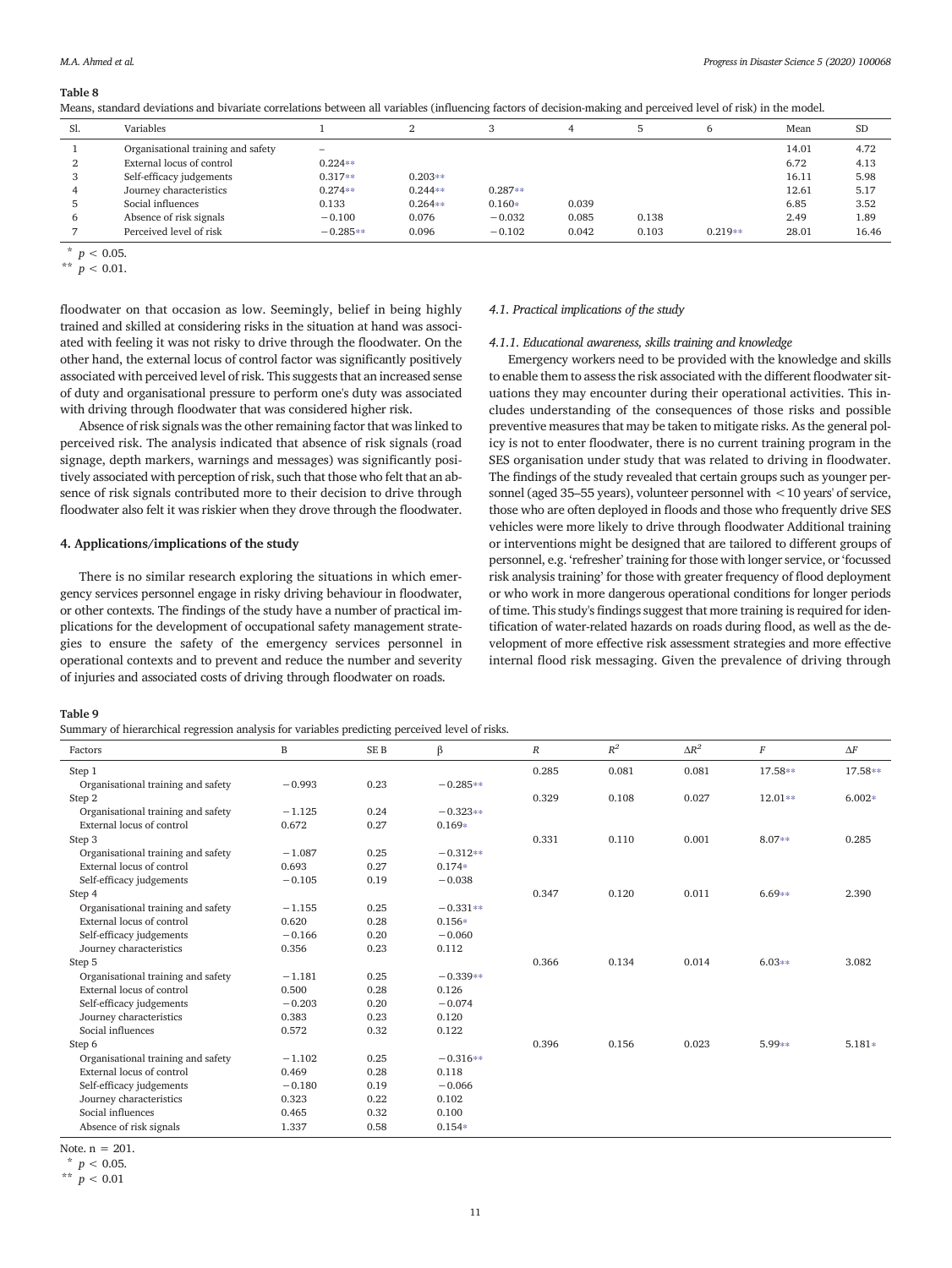floodwater in work vehicles, increased engagement of personnel around the dangers of driving in floodwater could be beneficial, with the use of photographs, video clips, and scenarios as training tools. Facilitated group discussions may help in influencing risk assessment and decision-making, particularly in complex environments with competing priorities, e.g. personal vs. public safety.

### 4.1.2. Refining risk assessment strategies

Poor quality risk assessment and risk management, and poor decisionmaking about risk, have been identified as contributing factors in workplace fatality, injury, disease and ill-health and in many major disasters [[58](#page-13-0)]. Understanding and managing risk is central to achieving the outcomes and targets of the Australian Work Health and Safety Strategy 2012–2022 [[59](#page-13-0)]. The findings of the current research could be used to tailor an effective risk assessments strategy for emergency services.

## 4.1.3. Improving organisational safety

The general guidance to avoid driving through floodwater and the relatively high prevalence of driving through floodwater reported in this study suggest that organisational policy and practice are not aligned. The need to balance the workplace health and safety of personnel with operational requirements and the risk associated with saving lives presents complex organisational challenges. The results of this study can be used to inform further discussions and act as a baseline for further safety interventions, or serve as a catalyst for policy review and reform.

The results of this study also have implications for existing safety management practices, through exploring common beliefs and attitudes towards safety as part of possible intervention strategies. The findings reveal that more needs to be done to explore the organisational safety climate (the shared perceptions of safety policies and practices among personnel of the organisation) regarding entering floodwater in vehicles.

## 4.1.4. Flood risk communication public messaging and campaigns

Providing critical safety and preparedness information to help communities prepare for, respond to and recover from emergencies and disasters is one of the major functions of the SES. The findings of the study could help SES design more effective flood risk communication messaging for the public and enhance community emergency response capacity and capability. Identifying factors that influence SES personnel when driving through floodwater might be transferable to the decision-making of the public. Therefore, these research findings may help to design more effective public messaging campaigns to reduce driving through floodwater.

Although it was not an aim of this research to make direct comparisons between the emergency services (SES) and the general public, some tentative demographic comparisons could be possible from the findings of this study and studies of the general public. In terms of the findings being transferrable to the general public, the findings of this study possess useful insights for future research that, if the comparisons could be drawn in meaningful way, could benefit both groups to reduce the risks of driving through floodwater.

#### 5. Strengths and limitations of the study

This study is the first of its kind in Australia to investigate emergency services personnel driving through floodwater. The current study has a number of strengths. The use of a definition of floodwater on the road, and a reference image for estimating the depth of water driven through were important additions to the study that will have resulted in better quality data. The use of an independent research team investigating safety practices and ensuring the anonymity of respondent, should also have improved the integrity of the data. The study was supported by senior management in the SES and the sample size was adequate for statistical power in analysis. The survey collected very detailed information about the contexts and conditions in which SES personnel drove through floodwater, and the data collected has the potential to be very useful for the organisation in understanding the behaviour of its personnel and for improving

occupational health and safety. However, like any study of this nature, there are a number of limitations that need to be acknowledged. The first, is that the participants of this study were from an East Coast jurisdiction of SES which might not be representative of all jurisdictions in Australia. Although the sample size is adequate for analysis, statistical findings should be viewed as vigorous, but indicative of the sample, rather than representative of the whole organisation. Moreover, as the study only provides findings from a single Australian State's SES agency, similar research in other states or territories may identify different results, particularly those in northern states more prone to flooding during wet season and with less dense and more dispersed populations.

Second, this is a cross sectional study and provides only a snapshot of a set of incidents, not all incidents, of driving through floodwater. As we requested details about a single recent memorable incident, participants probably recalled more salient, and possibly more extreme, incidents. Although choosing a more salient incident may offset some effects of recall bias, it is possible that a combination of recall bias, especially for less recent incidents, and social desirability (expected social norm) may have influenced the choice of incident reported.

In relation to the degree of risk associated with an incident, we have no way of knowing objectively how risky or safe it was. Assessment of water flow is likely to be subjective, as noted in the vehicle stability study of Smith et al. [\[20](#page-12-0)]. Judgement of flow velocity (and often depth) is difficult in real world situations. Additional variables, such as weather-related variables, e.g. poor visibility due to heavy rain or strong wind, may also influence the assessment of water depth and flow. However, the subjective judgement of these attributes is used to inform decision-making and determine behaviour in the situations reported here and therefore the self-report of these characteristics is still a valid measure to explore in this study.

In an organisational situation where SES personnel are discouraged from driving through floodwater, there would potential for embarrassment in admitting to acting unsafely, therefore participants may have felt a need to minimise or excuse their risk-taking in the way they answered some questions, although we would expect that assurances of anonymity and confidentiality would have reduced some of these impacts. Finally, the study included the EPPM theory concepts in the final step of the decisionmaking model, which proposed that individual's fear, or danger control processes turn mental simulation outcomes into action. However, the study could not assess and interpret clearly how these two processes (fear or danger) relate to risk perception. Further research is required to explore the relevance of the EPPM theory constructs in this decision-making model of driving through floodwater behaviour to further explore and verify the model.

## 6. Conclusion

This research contributes to our understanding about risk perception and how it relates to driving through floodwater by emergency services personnel. The study found that, despite general guidance not to enter floodwater, more than half of those surveyed had driven through floodwater in the last two years in work vehicles. Males, those doing more driving per week, and volunteers with >10 years SES experience were among some of the groups more likely to have driven through floodwater in the last two years. Most incidents of driving through floodwater occurred in nonurgent responses (i.e. not under lights and sirens), with adequate light (during the day), in good weather condition (no rain), crossing water on a normal stretch of (flooded) road, with low water flow. These factors helped respondents drive through floodwater successfully on most occasions without damage to vehicles or personal injuries. As driving in floodwater is discouraged, it is interesting to consider why many respondents took risks driving through floodwater when they were unable to be certain of the safety of the situation (e.g. water flow, road integrity) to perform nonurgent work. Although there is only a small number of cases, some personnel drove through floodwater in conditions when the risk of harm was perceived to be greater, i.e. through water deeper than 15 cm, at night with no streetlights, in steady or heavy rain, or ignoring road signage.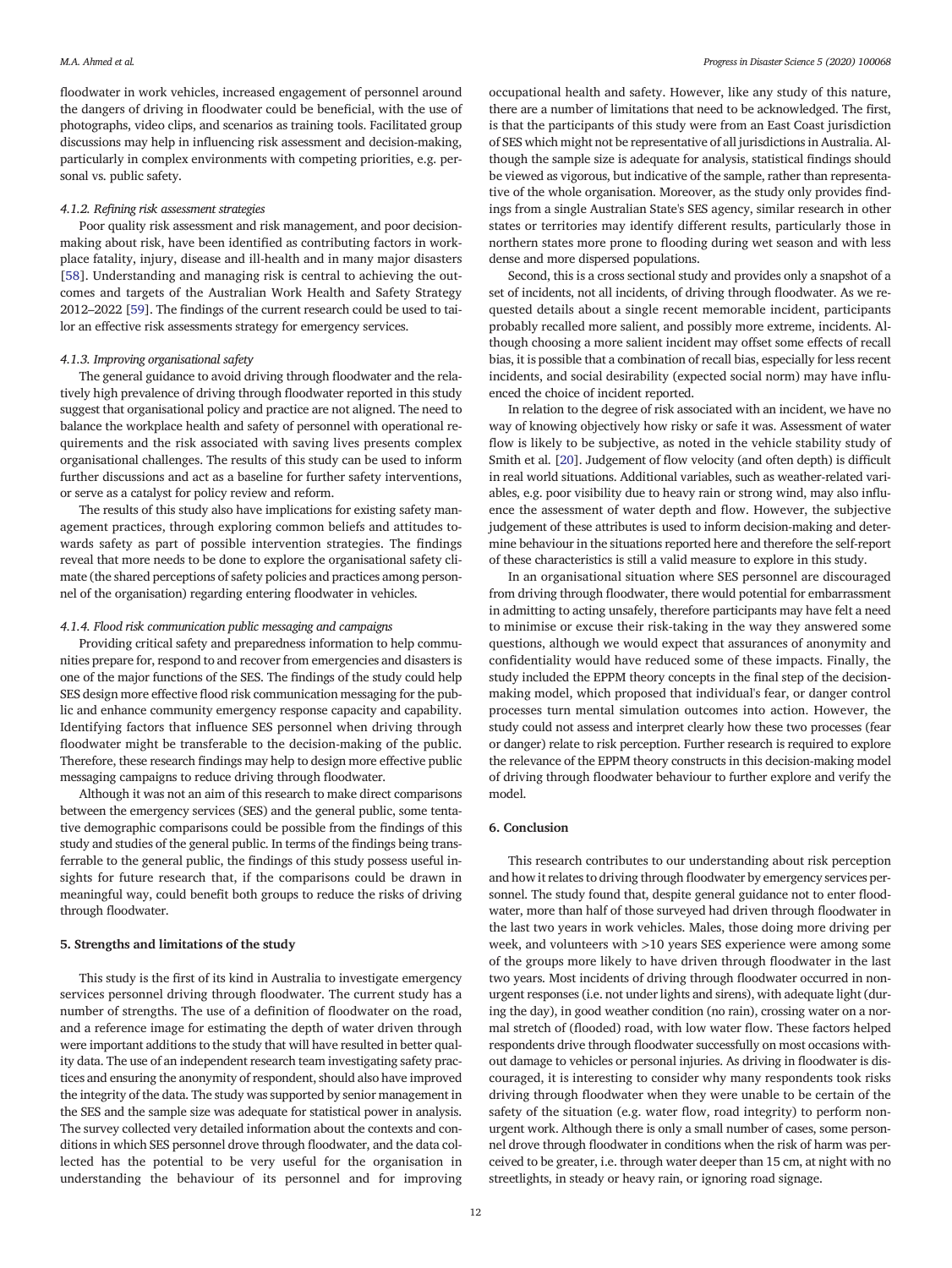<span id="page-12-0"></span>Location, water depth, and flow contributed notably to risk perception and three factors that influenced the decision to drive through floodwater were found to be most strongly associated with risk perception. These were 'Organisational training and safety', 'External locus of control' and 'Absence of risk signals'. Thus, SES personnel who felt their professional skills and training and careful consideration of the situation contributed to their decision also felt that risks were lower when they drove through floodwater. Conversely, high external locus of control and an absence of risk signals (warnings, signs and indicators) led personnel to perceive higher risks when they drove through floodwater.

The results from this study indicate that more needs to be done to communicate the risks of entering floodwater in work vehicles. These findings identify some key aspects that have salience in risk processing and risk perception that can be used to help design more effective risk assessment strategies, to design training tools and safety programs, and to contribute overall to improvements in workplace health and safety management practices.

## Credit authorship contribution statement

Mozumdar Arifa Ahmed:Conceptualization, Methodology, Data curation, Formal analysis, Writing - original draft, Writing - review & editing. Katharine Haynes:Conceptualization, Methodology, Resources. Matalena Tofa:Project administration, Resources, Visualization, Investigation. Gemma Hope:Data curation, Resources, Visualization. Mel Taylor: Conceptualization, Methodology, Supervision, Writing - review & editing.

## Declaration of competing interest

The authors declare that they have no known competing financial interests or personal relationships that could have appeared to influence the work reported in this paper.

## Acknowledgement

The research was funded by Bushfire and Natural Hazards Co-operative Research Centre, Melbourne, Victoria, Australia as a part of Flood risk communication project - Utilisation and Monitoring and Evaluation

#### References

- [1] Ahmed MA, Haynes K, Taylor M. Driving into floodwater: a systematic review of risks, behaviour and mitigation. International Journal of Disaster Risk Reduction 2018;31. <https://doi.org/10.1016/j.ijdrr.2018.07.007>.
- [2] Ashley ST, Ashley WS. Flood fatalities in the United States. Journal of Applied Meteorology and Climatology 2008;47(3):805–18. <https://doi.org/10.1175/2007JAMC1611.1>.
- [3] Diakakis M, Deligiannakis G. Vehicle-related flood fatalities in Greece. Environmental Hazards 2013;12(3–4):278–90. [https://doi.org/10.1080/17477891.2013.832651.](https://doi.org/10.1080/17477891.2013.832651)
- [4] Kellar DMM, Schmidlin TW. Vehicle-related flood deaths in the United States, 1995–2005. Journal of Flood Risk Management 2012;5(2):153–63. [https://doi.org/](https://doi.org/10.1111/j.1753-318X.2012.01136.x) [10.1111/j.1753-318X.2012.01136.x.](https://doi.org/10.1111/j.1753-318X.2012.01136.x)
- [5] Špitalar M, Gourley JJ, Lutoff C, Kirstetter PE, Brilly M, Carr N. Analysis of flash flood parameters and human impacts in the US from 2006 to 2012. J Hydrol 2014;519(Part A):863–70. <https://doi.org/10.1016/j.jhydrol.2014.07.004>.
- [6] Salvati P, Petrucci O, Rossi M, Bianchi C, Pasqua AA, Guzzetti F. Gender, age and circumstances analysis of flood and landslide fatalities in Italy. Sci Total Environ 2018; 610–611:867–79. [https://doi.org/10.1016/j.scitotenv.2017.08.064.](https://doi.org/10.1016/j.scitotenv.2017.08.064)
- [7] Sharif HO, Jackson T, Hossain M, Shafique SBIN, Zane D. Motor vehicle-related flood fatalities in Texas, 1959–2008. Journal of Transportation Safety and Security 2010;2 (4):325–35. [https://doi.org/10.1080/19439962.2010.506596.](https://doi.org/10.1080/19439962.2010.506596)
- [8] FitzGerald G, Du W, Jamal A, Clark M, Hou XY. Flood fatalities in contemporary Australia (1997–2008). Emerg Med Australas 2010;22(2):180–6. [https://doi.org/10.](https://doi.org/10.1111/j.1742-6723.2010.01284.x) [1111/j.1742-6723.2010.01284.x.](https://doi.org/10.1111/j.1742-6723.2010.01284.x)
- [9] [Ahmed MA, Haynes K, Taylor M. Vehicle-related](http://refhub.elsevier.com/S2590-0617(20)30005-3/rf0045) flood fatalities in Australia, 2001–[2017; 2019 \[Manuscript submitted for publication\].](http://refhub.elsevier.com/S2590-0617(20)30005-3/rf0045)
- [10] Haynes K, Coates L, Leigh R, Handmer J, Whittaker J, Gissing A, et al. "Shelter-in-place" vs. evacuation in flash floods. Environmental Hazards 2009;8(4):291–303. [https://doi.](https://doi.org/10.3763/ehaz.2009.0022) [org/10.3763/ehaz.2009.0022](https://doi.org/10.3763/ehaz.2009.0022).
- [11] NSW SES. Flood safety warning following 300 flood rescues. Retrieved from: [http://](http://www.ses.nsw.gov.au/news/76365/77179) [www.ses.nsw.gov.au/news/76365/77179](http://www.ses.nsw.gov.au/news/76365/77179); 2016. [accessed 27 September 2016].
- [12] Keech JJ, Smith SR, Peden AE, Hagger MS, Hamilton K. The lived experience of rescuing people who have driven into floodwater: understanding challenges and identifying areas for providing support. Health Promot J Austr 2018;30(2):252–7. [https://doi.](https://doi.org/10.1016/j.ijdrr.2017.12.013) [org/10.1016/j.ijdrr.2017.12.013.](https://doi.org/10.1016/j.ijdrr.2017.12.013)
- [13] [Victoria State Emergency Service. VICSES vehicles entering](http://refhub.elsevier.com/S2590-0617(20)30005-3/rf0065) floodwater. Version 1.0, [July 2018. Australia: Melbourne; 2018.](http://refhub.elsevier.com/S2590-0617(20)30005-3/rf0065)
- [14] [Taylor M, Wiebusch T, Beccari B, Haynes K, Ahmed MA, Tofa M. Improving workplace](http://refhub.elsevier.com/S2590-0617(20)30005-3/rf0070) [safety: undertaking organisational research on driving through](http://refhub.elsevier.com/S2590-0617(20)30005-3/rf0070) floodwater to inform [safety policy and practice; 2019 \[Manuscript submitted for publication\].](http://refhub.elsevier.com/S2590-0617(20)30005-3/rf0070)
- [15] Yale JD, Cole TB, Garrison HG, Runyan CW, Ruback JKR. Motor vehicle-related drowning deaths associated with inland flooding after Hurricane Floyd: a field investigation. Traffic Inj Prev 2003;4(4):279–84. [https://doi.org/10.1080/714040485.](https://doi.org/10.1080/714040485)
- [16] Maples LZ, Tiefenbacher JP. Landscape, development, technology and drivers: the geography of drownings associated with automobiles in Texas floods, 1950–2004. Applied Geography 2009;29(2):224–34. <https://doi.org/10.1016/j.apgeog.2008.09.004>.
- [17] Smith GP, Modra BD, Felder S. Full-scale testing of stability curves for vehicles in flood waters. Journal of Flood Risk Management 2019;12(S2):1–15. [https://doi.org/10.](https://doi.org/10.1111/jfr3.12527) [1111/jfr3.12527](https://doi.org/10.1111/jfr3.12527).
- [18] Molenaar J, Giesbrecht G, McDonald G. Rescue techniques in submerged vehicles. In: Bierens J, editor. Drowning; 2015. p. 499–503. [https://doi.org/10.1007/978-3-642-](https://doi.org/10.1007/978-3-642-04253-9_76) [04253-9\\_76](https://doi.org/10.1007/978-3-642-04253-9_76).
- [19] McDonald GK, Giesbrecht GG. Vehicle submersion: a review of the problem, associated risks, and survival information. Aviat Space Environ Med 2013;84(5):498–510. [https://](https://doi.org/10.3357/asem.3151.2013) [doi.org/10.3357/asem.3151.2013](https://doi.org/10.3357/asem.3151.2013).
- [20] [Smith GP, Modra BD, Tucker TA, Cox RJ. Vehicle stability testing for](http://refhub.elsevier.com/S2590-0617(20)30005-3/rf0100) flood flows [tech[nical report WRL TR2017/07\]. Sydney, Australia: Water Research Laboratory, Univer](http://refhub.elsevier.com/S2590-0617(20)30005-3/rf0100)[sity of New South Wales; 2017.](http://refhub.elsevier.com/S2590-0617(20)30005-3/rf0100)
- [21] Gissing A, Opper S, Tofa M, Coates L, McAneney J. Influence of road characteristics on flood fatalities in Australia. Environmental Hazards 2019;18(5):434–45. [https://doi.](https://doi.org/10.1080/17477891.2019.1609407) [org/10.1080/17477891.2019.1609407](https://doi.org/10.1080/17477891.2019.1609407).
- [22] [Gissing A, Haynes K, Coates L, Keys C. Motorist behaviour during the 2015 Shoalhaven](http://refhub.elsevier.com/S2590-0617(20)30005-3/rf0110) fl[oods. Australian Journal of Emergency Management 2016;31\(2\):25](http://refhub.elsevier.com/S2590-0617(20)30005-3/rf0110)–30.
- [23] Klein GA, Calderwood R, Clinton-Cirocco A. Rapid decision making on the fire ground. Proceedings of the Human Factors Society Annual Meeting 1986;30(6). [https://doi.org/](https://doi.org/10.1177/154193128603000616) [10.1177/154193128603000616.](https://doi.org/10.1177/154193128603000616)
- [24] [Klein GA. Recognition-primed decisions. In: Rouse WB, editor. Advances in man](http://refhub.elsevier.com/S2590-0617(20)30005-3/rf0120)[machine systems research. Greenwich, CT: JAI Press; 1989. p. 47](http://refhub.elsevier.com/S2590-0617(20)30005-3/rf0120)–92.
- [25] Allahverdipour H, MacIntyre R, Hidarnia A, Shafii F, Kazemnegad A, Ghaleiha A, et al. Assessing protective factors against drug abuse among high school students: self-control and the extended parallel process model. Journal of Addictions Nursing 2007;18:65–73. [https://doi.org/10.1080/10884600701334820.](https://doi.org/10.1080/10884600701334820)
- [26] Lewis I, Watson B, Tay R, White KM. The role of fear appeals in improving driver safety: a review of the effectiveness of fear-arousing (threat) appeals in road safety advertising. International Journal of Behavioural Consultation and Therapy 2014;3(2):203–22. <https://doi.org/10.1037/h0100799>.
- [27] Tay R, Watson B. Changing drivers' intentions and behaviours using fear-based driver fatigue advertisements. Health Mark Q 2003;19(4):55–68. [https://doi.org/10.1300/](https://doi.org/10.1300/j026v19n04_05) [j026v19n04\\_05](https://doi.org/10.1300/j026v19n04_05).
- [28] Popova L. The extended parallel process model. Health Educ Behav 2012;39(4). [https://](https://doi.org/10.1177/1090198111418108) [doi.org/10.1177/1090198111418108](https://doi.org/10.1177/1090198111418108).
- [29] Hamilton K, Peden AE, Pearson M, Hagger MS. Stop there's water on the road! Identifying key beliefs guiding people's willingness to drive through flooded waterways. Safety Science 2016;89:308–14. [https://doi.org/10.1016/j.ssci.2016.07.004.](https://doi.org/10.1016/j.ssci.2016.07.004)
- [30] Pearson M, Hamilton K. Investigating driver willingness to drive through flooded waterways. Accid Anal Prev 2014;72:382–90. [https://doi.org/10.1016/j.aap.2014.07.018.](https://doi.org/10.1016/j.aap.2014.07.018)
- [31] Hamilton K, Keech JJ, Peden AE, Hagger MS. Protocol for developing a mental imagery intervention: a randomised controlled trial testing a novel implementation imagery ehealth intervention to change driver behaviour during floods. BMJ Journal 2019;9(2). [https://doi.org/10.1136/bmjopen-2018-025565.](https://doi.org/10.1136/bmjopen-2018-025565)
- [32] Hamilton K, Peden AE, Keech JJ, Hagger MS. Driving through floodwater: exploring driver decisions through the lived experience. International Journal of Disaster Risk Reduction 2019;34:346–55. [https://doi.org/10.1016/j.ijdrr.2018.12.019.](https://doi.org/10.1016/j.ijdrr.2018.12.019)
- [33] Hamilton K, Peden AE, Keech JJ, Hagger MS. Changing people's attitudes and beliefs toward driving through floodwaters: evaluation of a video infographic. Transportation Research Part F 2018;53:50–60. [https://doi.org/10.1016/j.trf.2017.12.012.](https://doi.org/10.1016/j.trf.2017.12.012)
- [34] Hamilton K, Price S, Keech JJ, Peden AE, Hagger MS. Drivers' experiences during floods: investigating the psychological influences underpinning decisions to avoid driving through floodwater. International Journal of Disaster Risk Reduction 2018;28:507–18. [https://doi.org/10.1016/j.ijdrr.2017.12.013.](https://doi.org/10.1016/j.ijdrr.2017.12.013)
- [35] Richetin J, Conner M, Perugini M. Not doing is not the opposite of doing: implications for attitudinal models of behavioural prediction. Pers Soc Psychol Bull 2011;37(1). <https://doi.org/10.1177/0146167210390522>.
- [36] Becker JS, Taylor HL, Doody BJ, Wright KC, Gruntfest E, Webber D. A review of people's behaviour in and around floodwater. Weather, Climate, and Society 2015;7(4):321–32. <https://doi.org/10.1175/wcas-d-14-00030.1>.
- [37] Coates L. Flood fatalities in Australia, 1788–1996. Australian Geographer 1999;30(3): 391–408. [https://doi.org/10.1080/00049189993657.](https://doi.org/10.1080/00049189993657)
- [38] Haynes K, Coates L, van den Honert R, Gissing A, Bird D, Dimer de Oliveira F, et al. Exploring the circumstances surrounding flood fatalities in Australia—1900–2015 and the implications for policy and practice. Environ Sci Policy 2017;76:165–76. [https://doi.](https://doi.org/10.1016/j.envsci.2017.07.003) [org/10.1016/j.envsci.2017.07.003](https://doi.org/10.1016/j.envsci.2017.07.003).
- [39] Peden AE, Franklin RC, Leggat P, Aitken P. Causal pathways of flood related river drowning deaths in Australia. PLOS Currents Disasters 2017, May 18. [https://doi.org/](https://doi.org/10.1371/currents.dis.001072490b201118f0f689c0fbe7d437) [10.1371/currents.dis.001072490b201118f0f689c0fbe7d437](https://doi.org/10.1371/currents.dis.001072490b201118f0f689c0fbe7d437) [Edition 1].
- [40] Diakakis M, Deligiannakis G. Flood fatalities in Greece: 1970–2010. Journal of Flood Risk Management 2015;10(1):115–23. <https://doi.org/10.1111/jfr3.12166>.
- [41] Jonkman SN, Kelman I. An analysis of the causes and circumstances of flood disaster deaths. Disasters 2005;29(1):75–97. [https://doi.org/10.1111/j.0361-3666.2005.](https://doi.org/10.1111/j.0361-3666.2005.00275.x) [00275.x.](https://doi.org/10.1111/j.0361-3666.2005.00275.x)